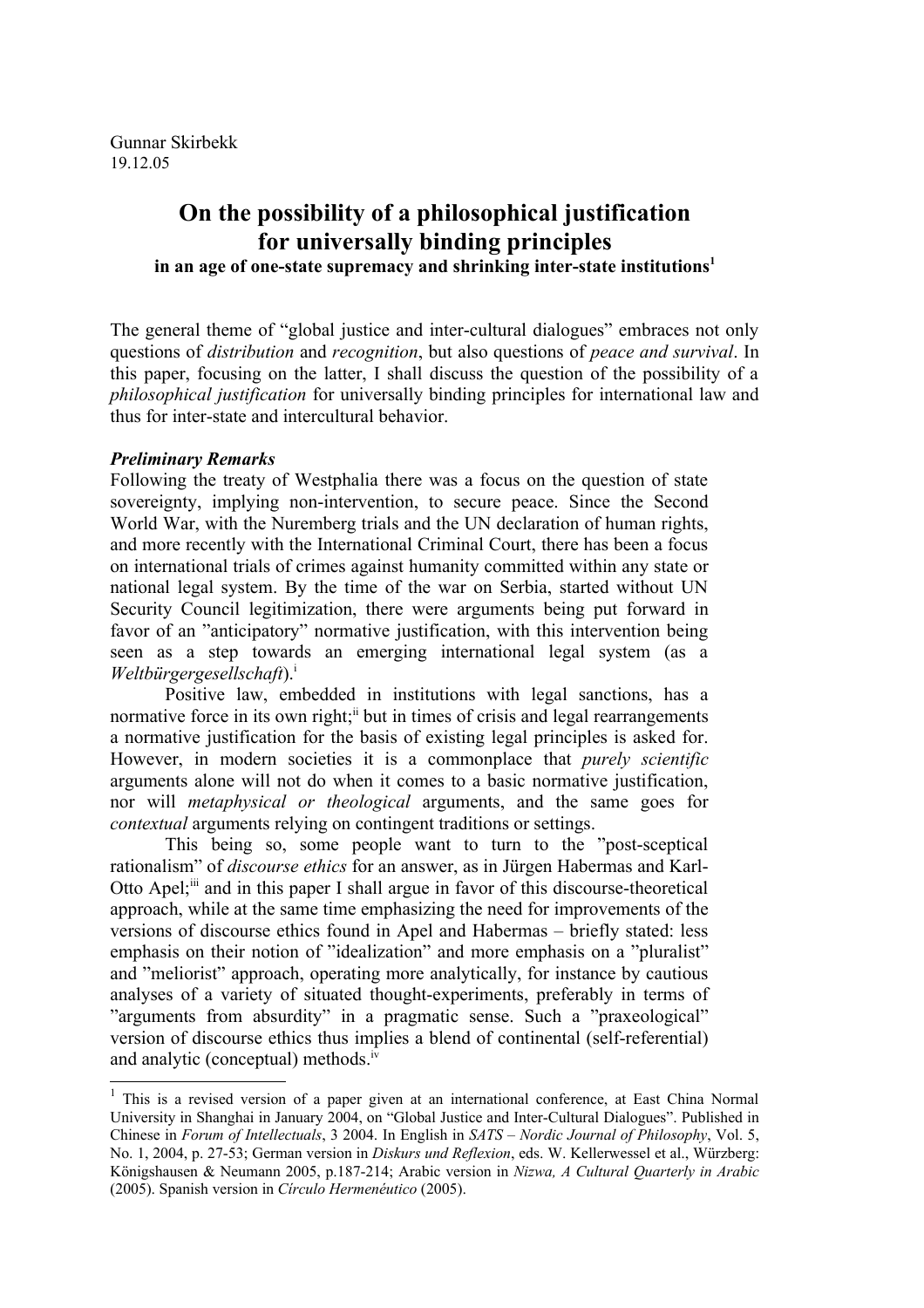Along these lines I shall also point to the need for "inter-rational judgment" in assessing the different scientific and scholarly disciplines needed to analyze the actual situations properly – an intricate epistemic need that has been greatly increased by the change in US/NATO towards a military strategy based on active intervention and preemptive strike.<sup>[vi](#page-16-5)</sup>

Also, along the same lines I shall point to the philosophical need to operate with a gradual notion of a "person", ranging from present persons to future generations and also to other sentient beings – thus widening the scope of fair distribution across generations, and gradually across species, the latter point entailing ecologically relevant considerations beyond current anthropocentric arguments.<sup>[vii](#page-16-6)</sup>

Basically I shall defend a positive thesis concerning the possibility of a universal justification for basic normative principles, while at the same time emphasizing the need for inter-rational and inter-national learning-processes, both between scientists and scholars, and between all those concerned, across civilizations and generations.<sup>[viii](#page-16-7)</sup>

However, when we take part in such dialogues we should all be aware of our own historical and cultural embeddedness: history and culture are matters that matter, also for intellectuals who apparently talk in universal terms.<sup>[ix](#page-16-8)</sup>

### *(I) Background conditions for a universal justification for international law*

A fundamental question in international law is related to the justification of the use of military force across national and legal borders, the standard justification being selfdefense and/or UN support. With the development of new military technology, and with a new threat of terrorism and international instability, the question of an extended notion of self-defense, and also, in some quarters, an idea of a new power-based international order, have emerged. These trends were decisively strengthened by the terrorist strike against the World Trade Center in New York, an event that gave support to the US doctrine of preemptive strike, for the sake of national safety and global stability. At the same time a growing concern for crimes committed by tyrannical regimes against their own population has lead to a reconsideration of the traditional principle of non-intervention, opening for the possibility of military intervention for the sake of human rights, when supported by the world community through the United Nation Security Council.

What is often called "the modern project" was initially conceived of in optimistic terms as a process towards steadily improving control over life-threatening natural and social conditions, and hence towards increased security and human wellbeing. But in our times, confronted with the various risks and uncertainties built into this "project" itself, there are good reasons for less euphoric attitudes towards the modern predicaments: although many forms of risk and uncertainty can be influenced and reduced in various ways, there are some basic forms of risk and uncertainty that will prevail. (i) There are risks and uncertainties inherently connected to the *irreducible fallibility* of human knowledge, including scientific and scholarly knowledge.<sup>[x](#page-16-9)</sup> (ii) The inherently *perspectival* nature of the different scientific and scholarly disciplines adds to this basic cognitive uncertainty. (iii) When these kinds of knowledge, which in principle are fallible and perspectival, are put into use by the various *institutions* in modern societies, unintended consequences tend to emerge, tied to the restrained functioning and fragmentation of these institutions. ${}^{xi}$  ${}^{xi}$  ${}^{xi}$  (iv) To these factors we should add a reminder of the role of the *human factor*, which in principle transcend any total prediction or control.<sup>[xii](#page-16-11)</sup>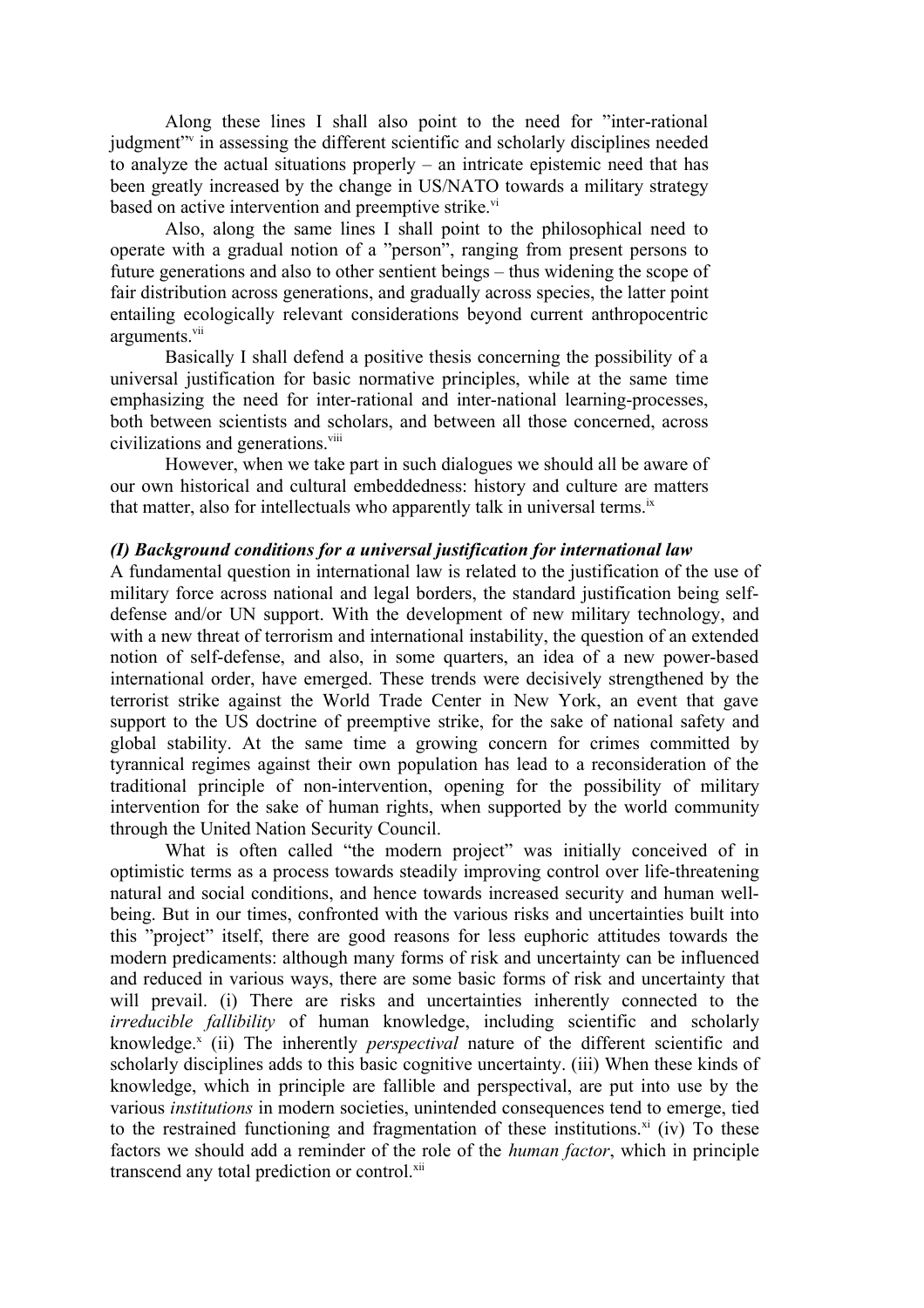For such reasons, total control and security is not obtainable. There will always be vulnerability, and irreducible fear of intended or unintended harm.<sup>[xiii](#page-16-12)</sup> More specifically, and briefly stated, any attempt at total control in terms of strategic and instrumental rationality will sooner or later reach its limits: in human societies there will always be a need for communicative action and understanding, basically related to the necessity of childhood socialization and for understanding within one's own peer group. Furthermore, open and enlightened discussions among free and equal citizens represent one of the forms of communication that transcends strategic and instrumental rationality and the kind of asymmetric use of force that is related to strategic actions.<sup>[xiv](#page-16-13)</sup>

These remarks are reminders of the existence of *inherent limits* to the idea of complete control in terms of instrumental and strategic actions based on modern science and technology, military technology included. In our times, political and military actions will have to operate within the framework of inevitable risk and uncertainty and of an irreducible basic need for communicative rationality; these cognitive and institutional constraints will always prevail in modern societies.

In all of this, and intertwined with these problems, we are faced with the question of a universal justification for basic normative principles, a question which cannot be solved instrumentally or strategically, e.g. not by science and technology alone. Nor can the question of a universally binding justification be solved by any particular religion or theology, since there are different religious and theological doctrines and since any religious or theological doctrine will be critically questioned in a culturally modern society. Slogans like *Allah is great* or *God bless America* are not compelling arguments for those who believe in another god or have a different belief in the same god or for those who do not find the idea of a god convincing at all, or even meaningful. Nor are contextual or ethnocentric arguments plausible, since such arguments are never convincing in other contexts or for other ethnicities – hence, *patriotism*, even for a superpower, is no convincing argument as a universally binding justification for basic principles of international law, nor is *religious fundamentalism*.

## *(II) A modern, post-metaphysical response: discourse ethics in terms of universal pragmatics*

An established and well-entrenched legal system has its inherent legitimacy, as it were.<sup>[xv](#page-16-14)</sup> But in times of deep crises and legal and political upheaval, it can be argued that a context-transcending, universally valid justification is required, and therefore, that there is a need for a justification that in its nature is philosophical - but not metaphysical in a traditional sense, which is intellectually untenable in a modern society. For this reason we shall now turn to discourse ethics, primarily as it is found in the universal pragmatics of Karl-Otto Apel and Jürgen Habermas.<sup>[xvi](#page-16-15)</sup>

Not all philosophers or intellectuals would agree on the view that such a philosophical justification for basic legal principles is required and possible. Richard Rorty, for one, would question both the need and the possibility of such an attempt at a philosophical justification for basic norms.<sup>[xvii](#page-16-16)</sup> However, in this paper we shall not start by defending discourse ethics and the view that there is a need for a philosophical justification for basic principles of international law. Instead we enter the debate among the main proponents, namely Apel and Habermas, hoping that the arguments in favor of discourse ethics and the idea of a normative justification will become clearer as we proceed.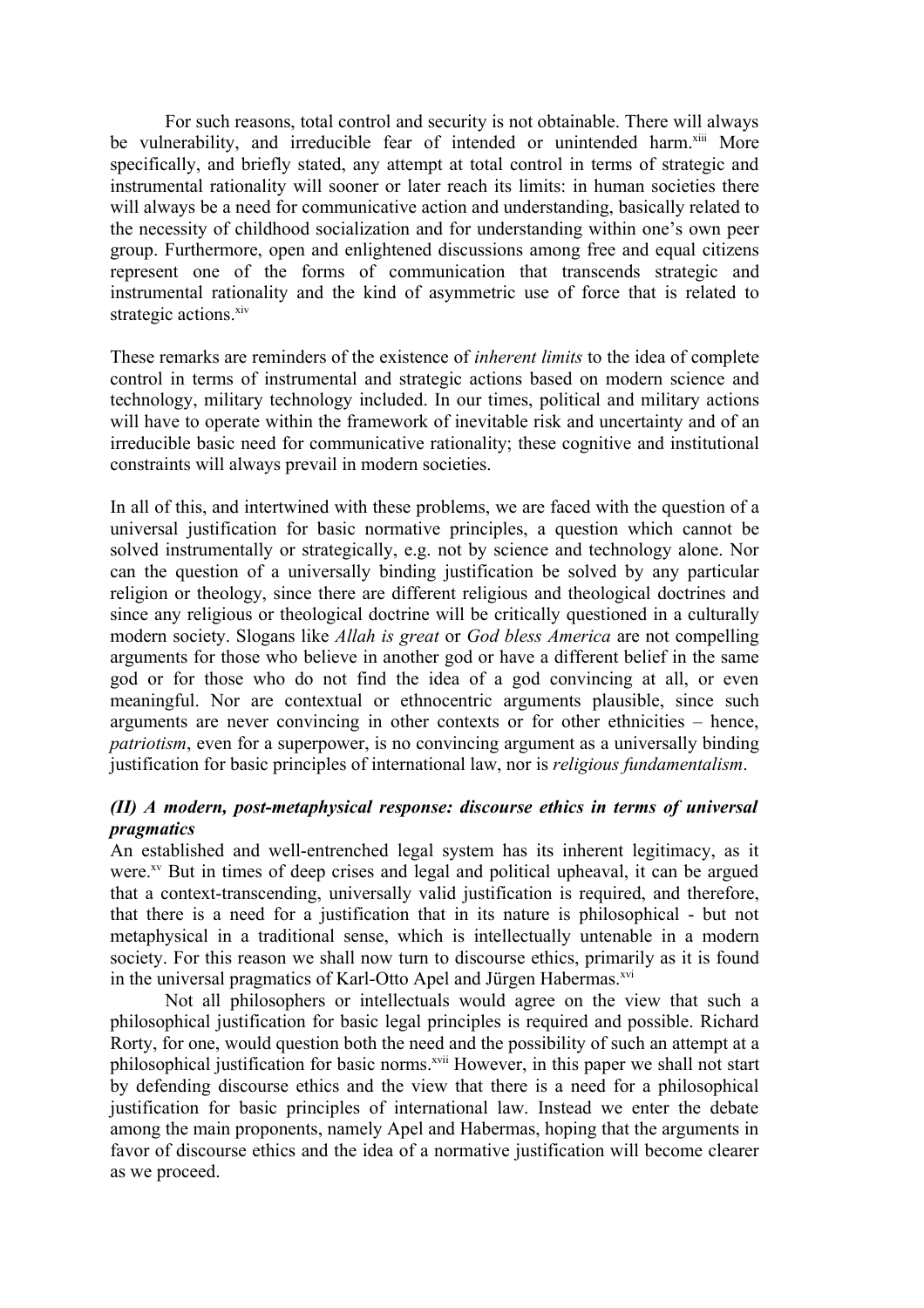We begin with a few general observations: discourse ethics is a philosophical pragmatics, conceived in terms of the pragmatic-linguistic turn, emphasizing the importance of "forceless force of the better argument" (Habermas) for possible discursive solutions of basic validity claims - not only of propositions (related to truth claims) but also of norms regulating human behavior (related to rightness claims). Value questions are at the outset seen as contextual, whereas norms for rightness are in principle considered to be apt for discursive and universal justification. Any denial of the "forceless force of the better argument" is conceived of as being self-referentially inconsistent, in terms of performative self-contradiction; in so doing, one denies that which is a precondition of this very denial  $-$  in that case there is a performative contradiction.

Discourse ethics works on two levels, as it were: reflectively recognized preconditions for discussion and discursively obtained answers within a discussion.<sup>[xviii](#page-16-17)</sup>

The proponents of discourse ethics try to show, by arguments from performative self-contradiction, that there are preconditions for discussion that cannot be seriously denied, since they are necessarily presupposed in any serious denial. These unavoidable conditions for any serious discussion include requirements for symmetric relationships between participants and for the search for better arguments. These normative preconditions are *constitutive* for argumentation, in the sense that any serious argumentation would be impossible without these norms, at the same time they are *regulative* for argumentative behavior, in the sense that these norms regulate the behavior of the participants in argumentation: a violation of these norms is conceived of as being normatively wrong.

Within a practical discussion (that is, an argumentation on normative questions, such as questions of rightness) the better arguments are to be followed, hopefully leading to a justification of the question under debate, in terms of an ideally rational consensus among everybody concerned. In this sense the valid answer is conceived of in terms of a counterfactual "idealization" which is seen as presupposed in any serious discussion: the *consensus* obtained among all parties concerned, in a free and enlightened discussion under ideal discursive conditions, indicates what is meant by normative rightness (moral validity).

It is well known that among the proponents and opponents of discourse ethics conceived in terms of universal pragmatics, there have been extended discussions about the epistemic status, and the possibility of the notion of an ideal *consensus*, and also about the notion of an *ideal speech-situation* (Habermas) or an *ideal community of interpreters and researchers* (Apel). In this paper, however, we shall delimit ourselves to some of the recent arguments on these issues between Apel and Habermas, and add our own remarks to these debates.

As a first step we shall briefly delineate (as a reminder) the following four points concerning discourse ethics in terms of universal pragmatics: [xix](#page-16-18)

(i) There are claims concerning necessary *normative preconditions* for (practical and theoretical) argumentation. $\frac{xx}{x}$  $\frac{xx}{x}$  $\frac{xx}{x}$ 

(ii) There are claims concerning some *implications arising* from these preconditions, as to the possible content of practical argumentations, such as the impossibility of irrational and ethnocentric positions within a universalistic oriented discussion.

(iii) There are claims concerning the possibility, *within* a practical discussion, of reaching valid conclusions regarding some basic normative questions, in terms of a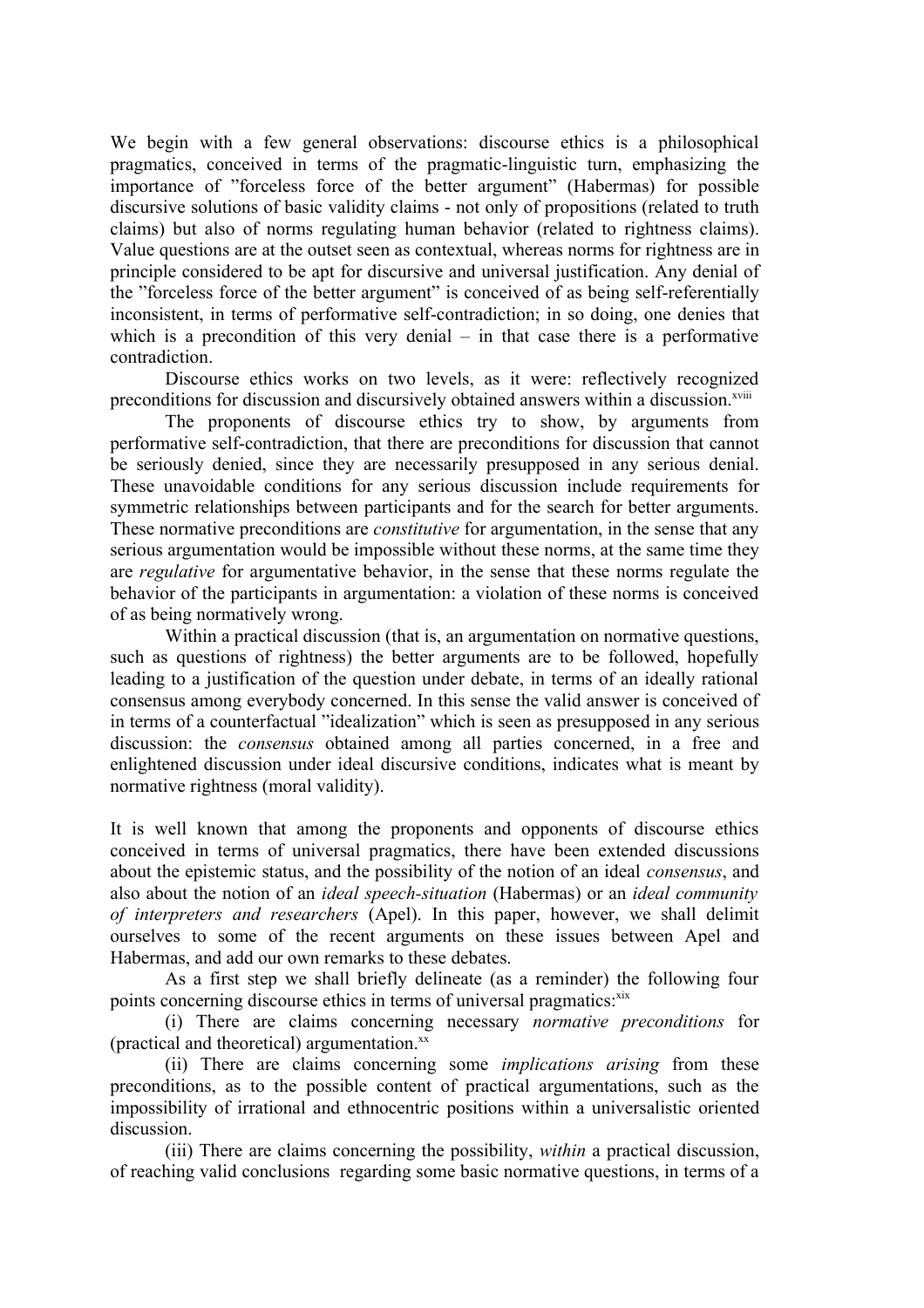rational consent, that is, a consensus under ideal (or sufficiently improved) conditions among everybody concerned.

(iv) There are claims concerning the moral obligation to strive for the best possible *realization* (i.e., improvement) of discursive conditions in real life.

At the outset we have raised the question of the possibility of a philosophical justification for universally binding principles. To the extent that discourse ethics, conceived in terms of universal pragmatics, can be convincingly defended, we apparently do have an interesting candidate for a positive answer to that question: a discourse-based reflective justification for normative principles, with implications also for international law and thereby for the relationship between states, peoples and civilizations.

Which normative principles? According to discourse ethics, normative legitimacy is brought about by:

(α) discursive rationality that ideally implies a search for the *better argument* and thus an openness to all relevant arguments, and

(ß) inclusiveness that ideally implies participation and mutual recognition of *everybody concerned*.

Briefly, in positive terms: all arguments should be heard and everybody concerned should be listened to. Briefly stated in negative terms: undue exclusiveness undermines normative legitimacy.

To be sure, in some scientific and scholarly discussions we are faced with competence requirements that are asymmetrically distributed in a population,<sup>[xxi](#page-16-20)</sup> and there are intricate questions concerning the requirement of a real participation when we consider future generations, the "hard cases" (of biomedical ethics), and nonhuman sentient beings, all of them unable to participate.

However, generally speaking the discourse-ethical principle of legitimacy requires argumentative openness and participatory inclusiveness. When applied to international law, a lack of such openness and inclusiveness, for instance in terms of unilateralism and one-state hegemony or of one-religion rule, runs counter to this principle of legitimacy. In this sense, the principle of discursive inclusiveness is a post-metaphysical and post-conventional notion of rationality and legitimacy – a modern notion, alien both to tribalism and fundamentalist essentialism.

To examine this position we shall now turn to some points in the recent discussions between Apel and Habermas.

### *(III) The Habermasian approach*

Having been under attack from Karl-Otto Apel,<sup>[xxii](#page-16-21)</sup> blaming Habermas for a detrimental weakening of the reflective and philosophical core of universal pragmatics, in favor of functionalist and empirical arguments, Habermas has responded by pointing at "architectonic" differences between the two of them: while Apel wants to establish a post-metaphysical normative justification, in terms of a universal morality (as a renewed and revised version of "natural rights"), from which legal systems and practices can be legitimized (or criticized), Habermas emphasizes the relative autonomy of legal normativity versus moral normativity, and consequently he considers Apel's hierarchical model (to the extent that it subsumes legal normativity under moral normativity) to be inappropriate. Instead Habermas attempts to develop a dual system, of a "moral principle" and a "democracy principle", on the same level, as it were; both rooted in the *discourse principle* (D), a basic principle which is normative, but still "neutral" as to the differentiation between the "moral principle"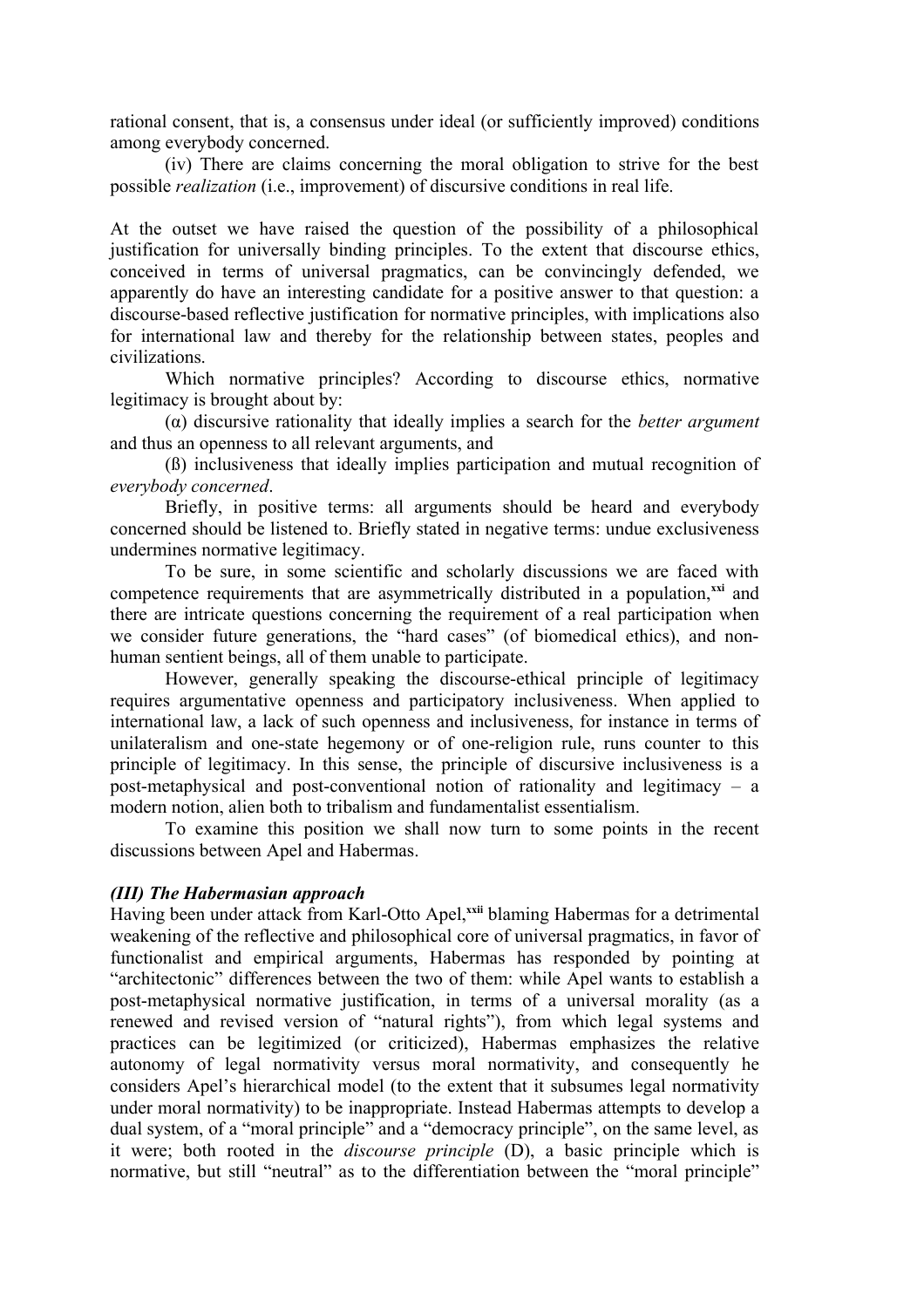and the "democracy principle". The discourse principle is cast in these terms:<sup>[xxiii](#page-16-22)</sup> "Valid are just those norms of action that all possibly concerned parties could have agreed upon, as participants in a rational discourse".<sup>[xxiv](#page-16-23)</sup>

For one thing, in Habermas (as in Apel) there is an emphasis on the positive role the legal system has in supporting the motivation for moral behavior (making it more reasonable to expect law-abiding behavior from fellow citizens). On the other hand there is in Habermas (in contrast to Apel) a certain doubt as to the strength and extent of reflective universal-pragmatic arguments. While holding on to the importance of discursive processes, both as a learning-process (including mutual roletaking and discursive formation of opinion), and as a way of solving normative controversies concerning basic rightness and justice (contextual value questions excluded), Habermas expresses his doubt as to the strength and extent of selfreflective arguments, due to problems of the pragmatically idealized notion of an ideal speech-situation and of the criteriological notion of consensus, and due to problems of the extension of self-referential arguments outside the realm of argumentation.<sup>[xxv](#page-16-24)</sup>

In support of normative universality, and in compensation for his doubts as to the importance and strength of purely philosophical arguments, Habermas has elaborated theories of socialization (as in Lawrence Kohlberg) and of modernization (as in Max Weber), within a normative-pragmatic horizon emphasizing the irreducibility of communication and of symmetric interpersonal relations.

For Habermas, the difference between Apel and himself is ultimately due to a difference in the *conception of philosophy*: "I assume that our discussions concerning the correct architectonic structure of the theory are in the last instance related to a dissent as to the role of philosophy itself."[xxvi](#page-16-25)

### *(IV) The Apelian approach*

In response Apel argues that a lack of an adequate conception of *reflection* (in Habermas and his followers) is the decisive reason for the difference between Habermas and himself.<sup>[xxvii](#page-16-26)</sup> Self-referential arguments, conceived in terms of universal pragmatics, is at the core of Apel's thinking: we have to avoid performative selfcontradictions! Such pragmatically self-referential contradictions represent an absurdity (a *Sinnlosigkeit*) which undermines what the speaker is saying! Utterances of this kind are self-detrimental.

These performative self-contradictions are often implicit in what is said or presupposed, in such a way that a careful and competent analysis is needed in order to spell them out. This is the task of a *critical*, or negative, use of self-referential arguments: other people are criticized for their self-referential inconsistency.<sup>[xxviii](#page-16-27)</sup>

The critical use of arguments from self-referential inconsistency is often seen as quite convincing, and such critical arguments against self-referential inconsistency are extensively used both by Apel and Habermas.<sup>[xxix](#page-17-0)</sup> However, the decisive point for Apel is the *constructive*, or positive, use of these arguments: by reflecting on the absurdity created by a performative contradiction we become aware of pragmatically unavoidable preconditions.

In this connection Apel talks about *Sinnkritik*, "meaning criticism". These are reflective arguments, working through a *via negativa*: by the creation of an absurdity (a *Sinnlosigkeit*) we become aware of some principle that is needed in order to avoid this very absurdity.<sup>[xxx](#page-17-1)</sup>

This positive use of self-referential arguments represents a kind of transcendental reasoning (though different from Kantian transcendentalism which is conceived in terms of the subject-object model of epistemology, prior to the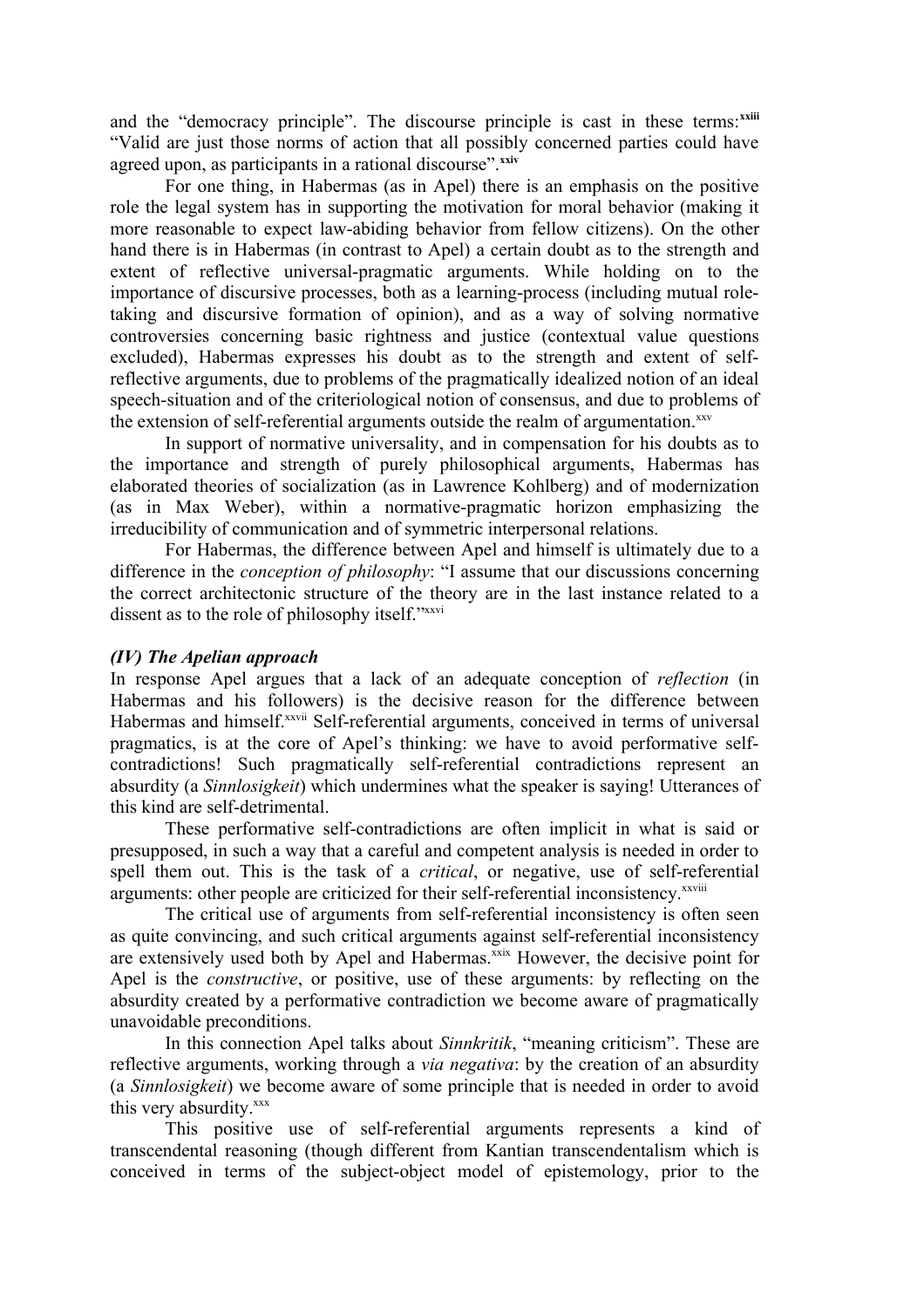pragmatic-linguistic turn), and this is certainly the core of Apelian transcendentalpragmatics: according to Apel this constructive (or positive) use of "meaning-critical" pragmatic arguments makes us aware of preconditions for argumentation, in terms of necessary regulative principles for an ideal community of interpreters and researchers, as well as in terms of the notion of a consensus among all rational persons, under these ideal conditions.

These idealizations are conceived of as preconditions embedded in our argumentative speech-acts, since the basic validity claims which are inherently connected to these speech-acts (such as the truth claims and claims of rightness) are in principle argumentatively "redeemable" (answerable). However, due to the fallibilism connected to any real discussion and any real consensus, the notion of validity (of truth and of normative rightness) requires a counterfactual idealization.<sup>[xxxi](#page-17-2)</sup>

The idea of such idealizations, as well as the basic point of speech-act inherent validity-claims, are found not only in Apel, but also in Habermas and Wellmer and other philosophers associated with universal pragmatics. This idea of idealization represents the basis for their belief in a mediation between the notion of *justification* and the notion of *truth* (or more broadly, the notion of validity, including normative rightness), while at the same time avoiding the problems of a naive epistemic realism (connected to the subject-object distinction of classical epistemology). Apel, Habermas, Wellmer and other speech-act oriented universal-pragmatists want to maintain a conceptual *distinction* between justification and truth, while at the same time *relating* justification and truth. Justifications are connected to the best argument for the time being and can thus "be lost" (Putnam), whereas truth in terms of this universal-pragmatic precondition (or idealization) is "final" and not relative.

The difference among these philosophers, from Apel and Habermas to Wellmer, lies in their different ways of conceiving these idealizations: Apel defends a strong notion of universal-pragmatic idealizations, based on his strong notion of performative and self-referential reflection. Wellmer has all along argued that the Apelian conception of these preconditions – such as final consensus through ideal communication – is infelicitous, not only since these conditions are beyond actual realization (which is also emphasized by Apel), but because these conditions, according to Wellmer, are metaphysically loaded and in the end conceptually meaningless: human existence is finite and human communication will always be characterized by different perspectives and a lack of transparency. Therefore, the idea of a perfect communication, pointing at a final consensus (in terms of a perfect synthesis of all perspectives), is not only empirically impossible, it is conceptually meaningless. Nor can it be an ideal, since such an aim implies the abolition of human communication as it is known to us.

These critical arguments, expressed by Wellmer, are extensively accepted by Habermas (to some extent as a self-criticism of his former views), but not by Apel.<sup>[xxxii](#page-17-3)</sup>

Against this criticism Apel's response consists firstly of a counterattack in terms of a *critical* use of self-referential arguments (of performative selfcontradiction): where does Wellmer find himself, philosophically, when he makes these claims? Does he not make claims of universal validity (about human finitude and the impossibility of ideal communication and final consensus), and if so, how do these universalistic claims match with his own sceptically oriented philosophy?[xxxiii](#page-17-4)

Apel's response also consists of a *constructive* argument. Whereas Wellmer strongly emphasizes the speech-act's inherent relationship to the "good argument" in the first person indicative tense - thus distinguishing between this epistemically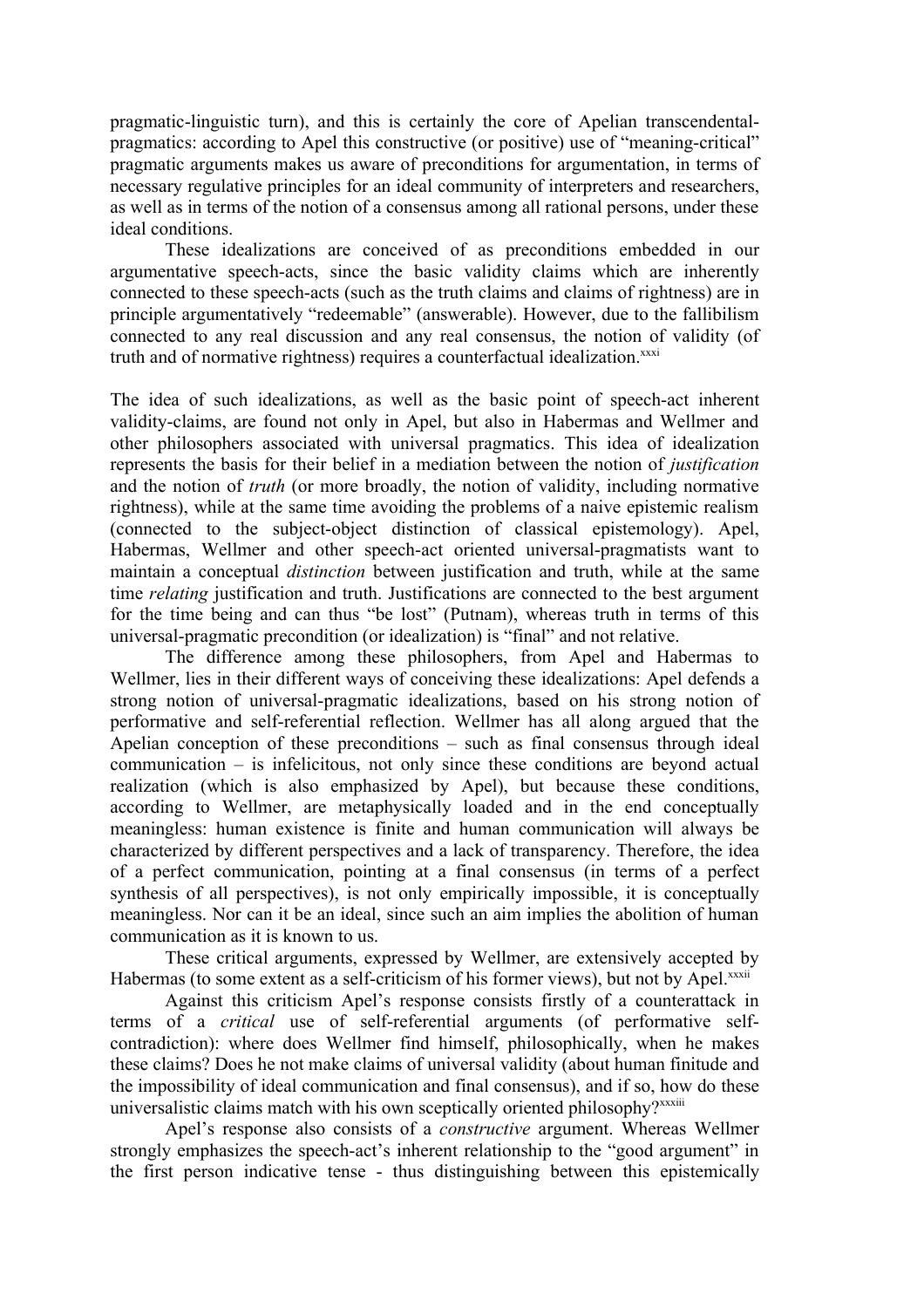normative relationship to better arguments and the epistemically neutral relationship which exists while either referring to one's own former opinions or observing the opinions of others (as different from one's own present opinion) – Apel argues that a reflective awareness of one's own fallibilism is present already in this first person indicative tense, which is the reason why we are open for further arguments and thus are willing to continue the discussion.<sup>[xxxiv](#page-17-5)</sup>

Along these lines Apel attempts to show that the criticism raised against his version of universal pragmatics is less serious for his position than his critics seem to believe.

## *(V) Attempt at an assessment of the pragmatic approaches*

## *(1) Apel*

To strengthen his transcendental-pragmatic argumentation, Apel emphasizes the selfreferential inconsistency of any general fallibilist position, while at the same time suggesting (supporting Popperian views in this respect) that our knowledge is in fact fallibilistic; for the sake of self-referential consistency we therefore have to realize that there is some kind of non-fallibilistic reflective insight, and that is exactly what transcendental pragmatics explains.<sup>[xxxv](#page-17-6)</sup>

However, this argument, which formally is quite strong, does depend on a sharp distinction between a nearly all-embracing fallibility on the one hand and the absolute certainty of transcendental pragmatics on the other. What about the adequacy of this dichotomy? Are these ideal-type concepts appropriate for the understanding of the role of fallibilism in human life? And what about the application of such high-level concepts on concrete cases?

We may ask: *what* is a concept, and *where* do the concepts do their work? These are important but intricate questions. Are concepts to be conceived in terms of general and often clear-cut *positions*, or should they rather be analyzed and understood by focusing on the way they work in various *practices*?

As a starter one could say that positions and practices are both important for the status and role of concepts, as well as for our analysis of their role.

At this point it might be appropriate to recall that the pragmatic-linguistic turn has been conceived somewhat differently by different philosophers. There are those who conceive this turn as a change from the classical epistemology, with its subjectobject model, towards a speech-act related philosophy. There are those who see this change as a rupture, like a *change of paradigm*, whereas others conceive this change in terms of a *dialectic learning-process* (transferring former insights into new and better conceptions). And there are those who see this change not only as a change of positions, in some way or another, but as a change in the *way of doing philosophy*: a self-critical awareness of the frailty and vagueness of our language leads to a cautious way of working, avoiding "big words" and relying on careful analyses of chosen cases or thought-experiments, in order to get a more realistic and nuanced conception of our concepts and the work they do in our various practices.

When such case-oriented analyses of *concepts in use* are undertaken it becomes dubious to assume that *all* insight is "fallible" (with the exception of insight tied to the unavoidability of strictly self-referential arguments).<sup>[xxxvi](#page-17-7)</sup> Consider for instance the insight an agent has of his or her own behavior, starting with simple acts like holding a cup of tea, crossing a street, tightening a screw, and the like. We certainly often make mistakes, even in such simple cases. But still it can be argued that as a rule the agent knows what the agent has to know in order to do what the agent does. This is an actinherent insight that is *not* appropriately described as *fallible*, at least not in the *same*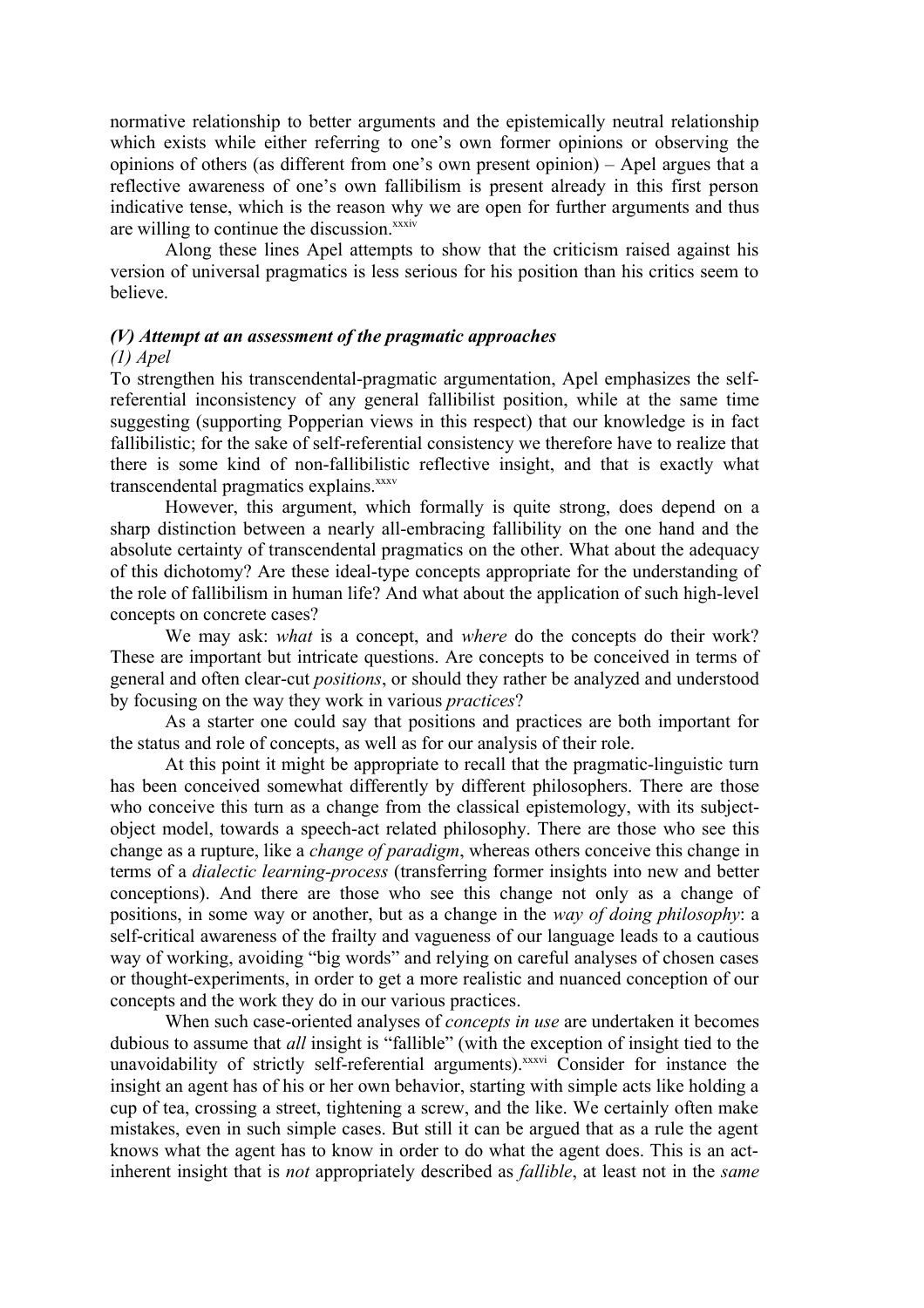sense as explicit hypotheses in the empirical sciences are called fallible. And the latter, i.e. hypotheses in the empirical sciences, seem to be the cases that fallibilists (such as the Popperians) have in mind when talking about our knowledge as fallible: empirical hypotheses are certainly fallible; that is why they are "hypotheses", to be tried out in some empirical research. But the act-inherent insights of the researchers, for instance while doing this kind of empirical research, is at least not fallible in the same sense. On the contrary, one could argue that such insights are presupposed, as valid and trustworthy, by the researchers: in doing their empirical research they *necessarily presuppose* that the floor is stable, that the screws can be tightened, that the measuring instruments function in the same way today as they did yesterday, etc.<sup>[xxxvii](#page-17-8)</sup>

The importance of such *act-inherent insights* is emphasized by the later Wittgenstein and by the early Heidegger.<sup>[xxxviii](#page-17-9)</sup> Such insights are often implicit, not thematized, and hence they are often called tacit knowledge. But to a large extent they can be articulated and talked about, in various ways.<sup>[xxxix](#page-17-10)</sup> Certainly, any verbal articulation of such insights represents a danger of misconception; hence there is an aspect of fallibilism tied to such verbalizations. But even so, the permanent possibility of misfit in any concrete case of verbal expression does not imply that all cases of verbalization are uncertain $x<sup>1</sup>$ .

These points are just mentioned to indicate that the crude dichotomy (in Apel), between a very vast notion of fallibility and the absoluteness of strictly self-referential insight of transcendental pragmatics, appears to be *inadequate* when we start looking into the various epistemically relevant practices and how the concept of fallibility could most reasonably be analyzed in these cases.

To the extent that this case-oriented way of reasoning makes sense, it strikes in both directions, as it were. It questions the Apelian dichotomy, with its emphasis on the uniqueness of strictly transcendental-pragmatic reflection, but it also questions the general fallibilism of the sceptically inclined philosophers, be they members of the Popper tradition<sup>[xli](#page-17-12)</sup> or post-modernist intellectuals defending a conception of language as being far too vague and socially embedded to allow for any universal validityclaims.

In these debates I would argue in favor of a more case-oriented way of working in philosophy, more sensitive for the varieties and nuances of our different conceptual practices. This way of working has implications for the realm outside the core of transcendental pragmatics (as indicated in the paragraphs above, pointing at cases of certainty different from those of transcendental pragmatics in Apel). But this caseoriented and cautious way of philosophizing has implications also for the very core of transcendental-pragmatics: Apel assumes that his "meaning-critical" method of strictly self-referential argumentation reveals *one unique* kind of absurdity (*Sinnlosigkeit*) that reflectively shows a unique kind of necessity in terms of strict unavoidability.

However, how do we know that there is but one kind of absurdity, in the different cases? Is it, for instance, equally "absurd" to deny the validity of the utterance "I hereby claim that I exist" as it is for the utterance "I hereby claim that you exist", or for the utterance "I hereby claim that consensus is the ideal aim of any serious argumentation"? These and other cases are found in Apel, but without a satisfactory discussion as to the possible epistemic differences between these cases, for which a denial is supposed to give an absurdity.<sup>[xlii](#page-17-13)</sup> Referring to the quoted utterances, there is quite another degree of theoretical clarification needed in order to understand (and possibly accept) the latter utterance (about consensus) than it is in the first one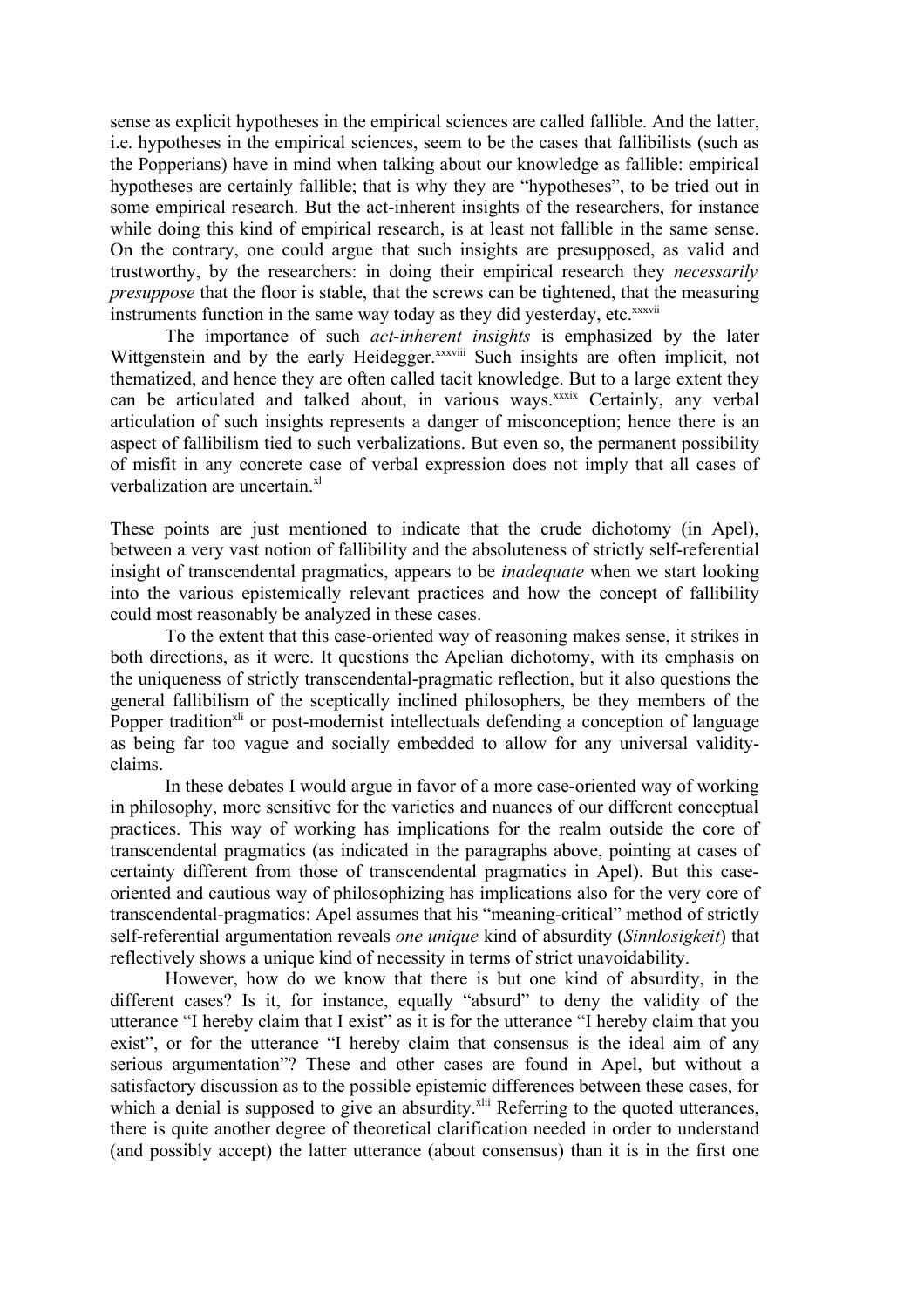(about the speaker's own existence). Nor is it evident that the first utterance and second utterance are epistemically identical.<sup>[xliii](#page-18-0)</sup>

Therefore my claim: already within the core of transcendental pragmatics, and even more so in its philosophical "surroundings", there seems to be a plurality of different cases and different notions of absurdity.

This claim does not represent a detrimental criticism of transcendental pragmatics; it represents a pluralistic transformation of transcendental-pragmatics. In so doing it takes more notice of some crucial counterarguments, not only from literary oriented post-modernists but also from more case-oriented analytically trained philosophers.

If so, my pluralist approach represents a strengthening, not a weakening, of the main points of transcendental pragmatics as in Apel's version, that is, its claim of being a counterargument against scepticism and to be an argument in favor of the possibility of universal validity, not only in terms of truth but also in terms of some basic norms of rightness and justice*.* 

Along these lines I would argue in favor of a transcendental pragmatics that is sensitive to linguistic differences and nuances and that cautiously analyzes a variety of cases. To sum up: our act-inherent validity-claims, and more specifically, our speech-act inherent validity-claims and their possible transformations into discursive interaction in order to try to solve some of these claims by following the forceless force of the better arguments, and the reflective insight into some unavoidable constitutive and normative preconditions for a serious argumentation – are all maintained, but with an emphasis on the binding force of what is seen as the better argument, and the inherent obligation to seek the still better argument, or rather, the obligation to avoid what is epistemically less good.

This "pluralism" and "meliorism", directed against what is worse rather than towards what is perfect (according to the thesis of "the primacy of the negative"), does not embrace a strong and substantial notion of a converging consensus and of ideal communication. But it does defend universally valid norms that are pragmatically rooted, and it does defend the possibility of discursive processes, both as mutual learning-processes and as processes for argumentative clarification and possible solutions. Its notion of a self-referential transcendental-pragmatic reasoning is caseoriented and open for varieties, and this kind of "meaning-critical" reasoning is also extended, beyond the realm of pragmatic self-referential arguments, to include a variety of cases based on arguments from absurdity, each of them revealing some constitutive precondition, either for special activities or for actions in general.<sup>[xliv](#page-18-1)</sup>

### *(2) Habermas*

Asking for a justification of international law, we should at the outset give a positive assessment of Habermas for his extensive elaboration of the theory of law, combining philosophical reflections on normative validity-claims and institutional considerations of the functioning of a legal system in modern societies. In so doing he relates himself to major positions in ongoing discussions of the theory of law.<sup>[xlv](#page-18-2)</sup>

Whereas Habermas at an earlier stage (in *Theorie des kommunikativen Handelns*) described the dangers of a legal intervention into the lifeworld, he now underlines the positive support for moral motivation caused by a constitutional state and its legal system. But his earlier writings on the theory of modernization and of socialization retain their importance as a background also for his later work on the possibility of normative obligations in modern societies, that is, for universal (meta)norms of *justice* and *rightness* (but not for *value questions*, that are seen as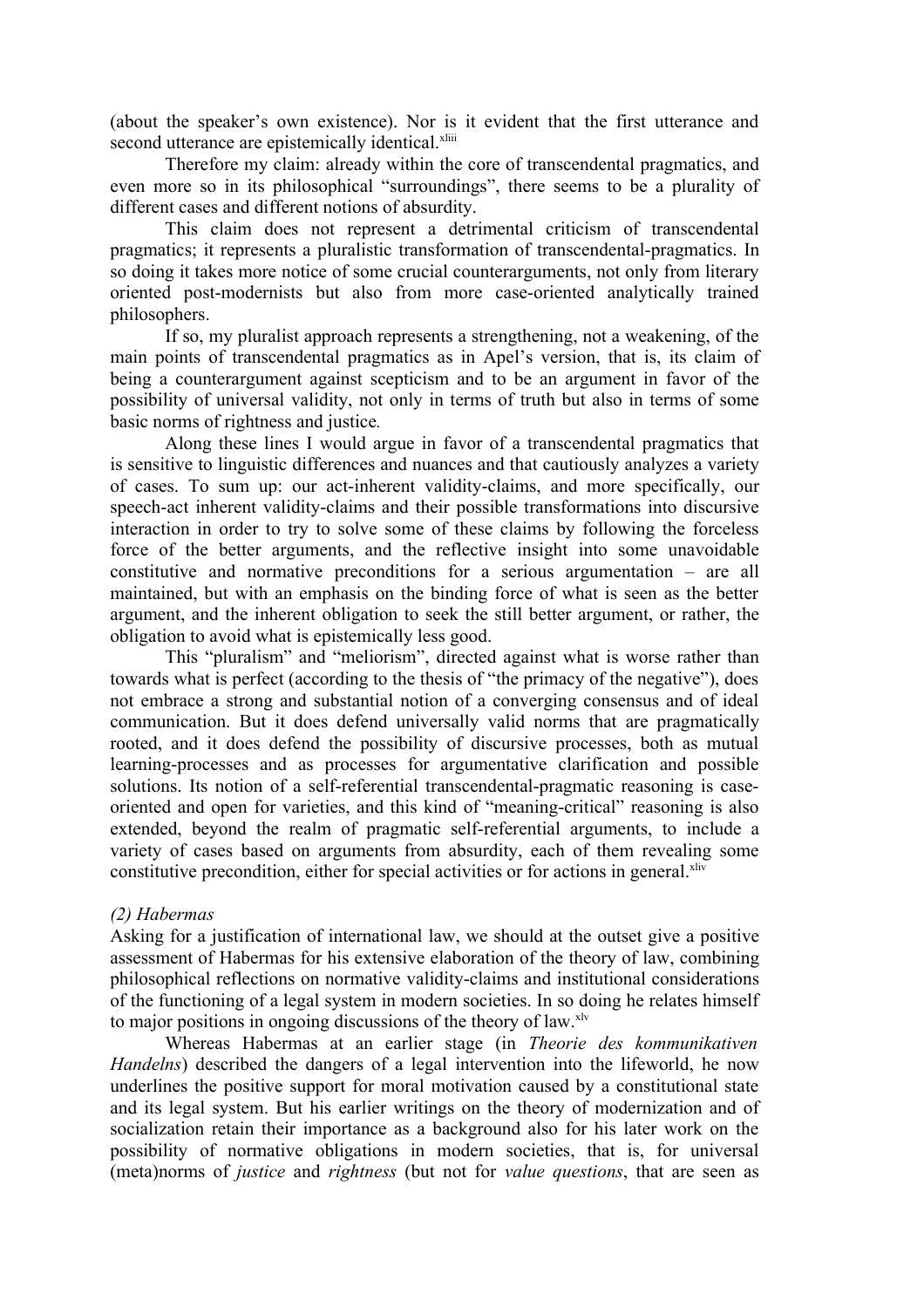contextual).<sup>[xlvi](#page-18-3)</sup> Roughly speaking, Habermas and Apel hold similar views on the latter, whereas there are differences between the two as to the role of normative justification, for morality as well as for legality, international legality included.

However, in Habermas's theory of law there is a philosophical uneasiness concerning (i) the architecture of his main argument, that is, concerning the interrelationship of the discourse principle (D) and the universalization principle (U), concerning (ii) the interrelationship of these principles to the "morality principle" and "democracy principle", and (iii) concerning the further "specification" of the various legal and social rights. *[xlvii](#page-18-4)* In addition there is, in relation to the discourse principle and the universalization principle, an uneasiness as to the strength of the philosophical justification for normative validity. This philosophical uneasiness is addressed and criticized by Apel, who instead offers an answer in terms of his transcendental pragmatics. But that answer is unconvincing for Habermas, due to its strong transcendental-pragmatic idealizations and its strong claims of self-referentially obtained conclusions concerning universally valid (meta)norms.

However, Habermas does not seem to consider the possibility of a more caseoriented and language-sensitive use of "meaning-critical" arguments from absurdity, including performative self-contradictions. Instead he relies on a combination of support from theories of modernization, of socialization and of modern law and from conceptual dichotomies such as the ones between rightness and goodness, between norm and value, between justification and application – in each case, the former supposedly universal, the latter contextual. These dichotomies are supposed to represent a safeguard against the slippery-slope towards relativism, especially towards relativism concerning the basic norms of rightness and justice.

These dichotomies are cast in terms of fairly general concepts, explicated by a discussion of high-level positions, rather than by cautious analyses of cases and of the way our concepts are used in various theoretical practices. It is therefore my contention that a transformed transcendental-pragmatics, in more pluralist and meliorist terms, could have contributed better to the solution of the question of a safeguard of normative universality than what is obtained by these dichotomies – and, at the same time, avoiding the critical arguments raised against the strong claims of the Apelian position.

This is my main point in this assessment of Apel and Habermas: another way of working philosophically, more sensitive to the variety of conceptual practices, in discussions as well as in the lifeworld, would have been an advantage both for the Apelian and the Habermasian approach. This does not mean that reflections on general positions should be abolished. They should not. But it does mean that a more analytic way of philosophizing should be promoted also in this field of reflection on pragmatic preconditions. My proposal could thus (as indicated earlier) be described as a combination of analytic and continental philosophy: self-critical and practice-oriented analyses of pragmatic preconditions.

### *(3) Moral subject and moral discussant*

I shall conclude by adding a few remarks to the discourse principle (D): **"**Valid are just those norms of action that all possibly concerned parties could have agreed upon, as participants in a rational discourse". [xlviii](#page-18-5)

Evidently, there are "concerned parties" who cannot be participants in any rational discourse. Firstly there are various empirical reasons why this and that person cannot take part in this or that special discussion with consequences for his or her interests. To take care of this difficulty, the discourse principle is cast in hypothetical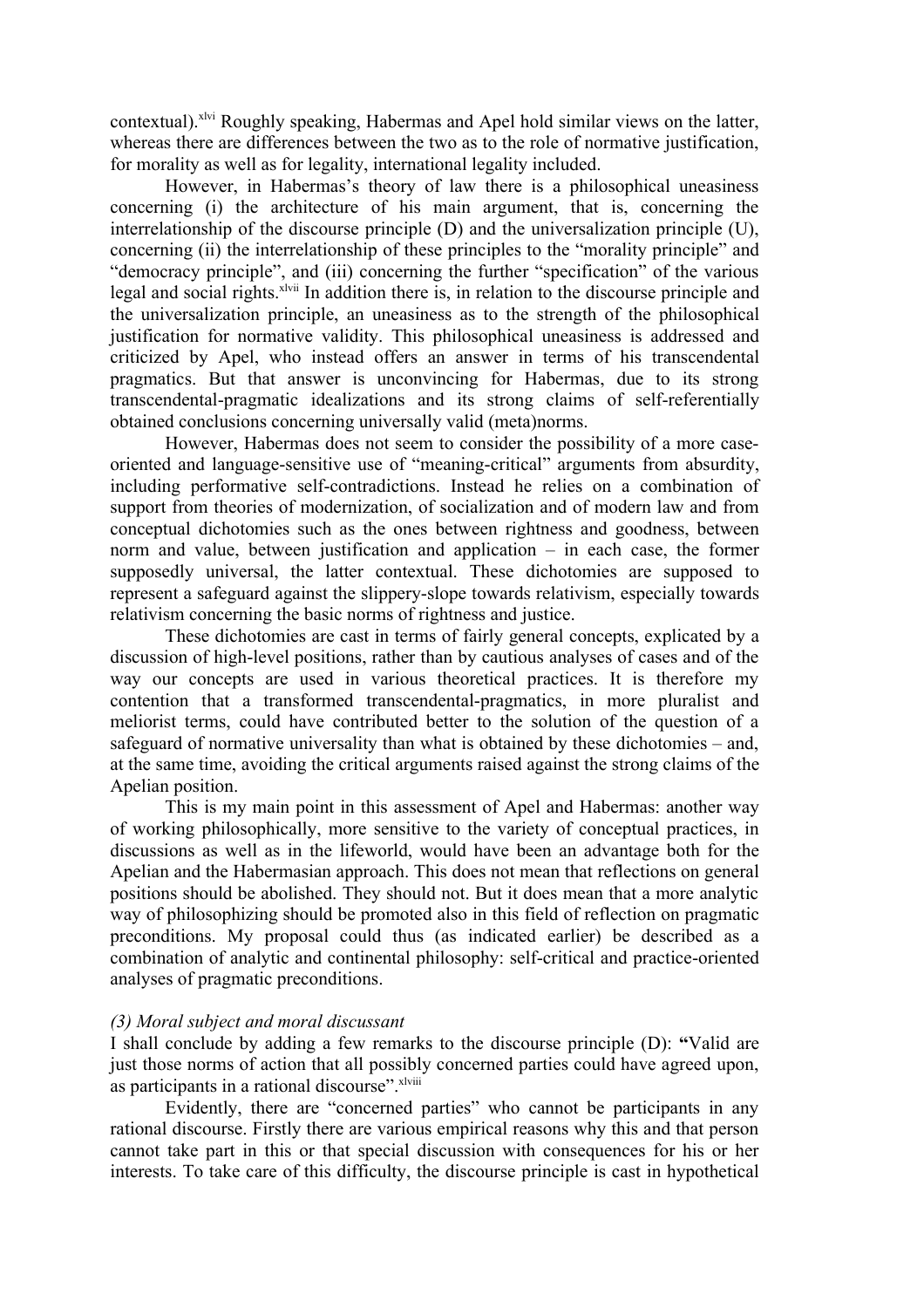terms: "zustimmen könnten" ("could have agreed upon...."). But the term "könnten" is vague and ambiguous, since there are "parties concerned" that not only for contingent empirical reasons cannot participate, but that in principle could never participate in any rational discussion. The hard cases from bio-medical ethics are well known: among these cases we do not only have minors who have not yet reached the level of personal maturity required for a discursive participation, but also individuals who have permanently lost their former capabilities as a person and who will therefore never again be able to participate in any rational discussion, and we have members of *homo sapiens* who by birth are handicapped to such a degree that they will never be able to participate in such discussions. In these cases there are "parties concerned" that for various reasons *could never* take part in any rational discourse. In such cases it is therefore required to have somebody else, an appointed and responsible representative, to defend their interests.

Conceptually this means that we need to distinguish between (i) "those concerned" – that is, bio-bodily subjects that can be harmed; we could call them *moral subjects*, or subjects with a moral standing – and (ii) possible "participants" in practical discussions; we could call them *moral discussants*. Not all moral subjects are moral discussants - though all moral discussants have to be moral subjects, in order to be able to understand what a practical discussion is all about.<sup>[xlix](#page-18-6)</sup> This point has important implications, both epistemically and as to the question of an extension of the notion of moral subject ("party concerned").

Epistemically the point is important since discourse theory is conceived of in terms of possible participation. Even when the tricky terms of "consensus" and "ideal speak situation" are disregarded, the problem remains as to the possibility of participation of all parties concerned. Discourse theory is modeled on a conception of discursive participation, of discussion as a mutual exchange of arguments and as a mutual learning-process with real role-taking for the sake of an improved identity and preference formation - that is, it is modeled on *participation*, participation here-andnow among other moral discussants (who are also moral subjects). But for future generations, and for the hard cases of bio-medical ethics, such discursive participation is in principle impossible.

Therefore, the intentions of discourse ethics have to be taken care of by advocatory representatives (*advokatorische Vertretung*). This means that qualified persons have to take responsible decisions concerning the well-being of all these actual and possible moral subjects, decisions as to what could be said to be good and right for them.

To the extent that we have knowledge about some basic needs, it tends to be easier to get a discursive consent concerning harm than happiness (i.e., the asymmetry between the negative and the positive, and the primacy of the former). Furthermore, to the extent that values are tied to conceptual systems and that there can be an enlightened discussion and decision about the relative adequacy and inadequacy of different conceptual systems in a given case, we could to the same extent defend some value decisions taken by advocatory representatives. In this sense some degree of "paternalism" is both unavoidable and desirable. In such cases we should talk about legitimate paternalism; and in such cases the principle of participation is transformed into an enlightened discussion of need interpretations and of avoidance of harm for moral subjects who cannot take part in these discussions.

As to the extension of the notion of "parties concerned" to the various moral subjects who cannot take part in discussions, we could briefly refer to the following points: taking future generations into consideration is normatively required, since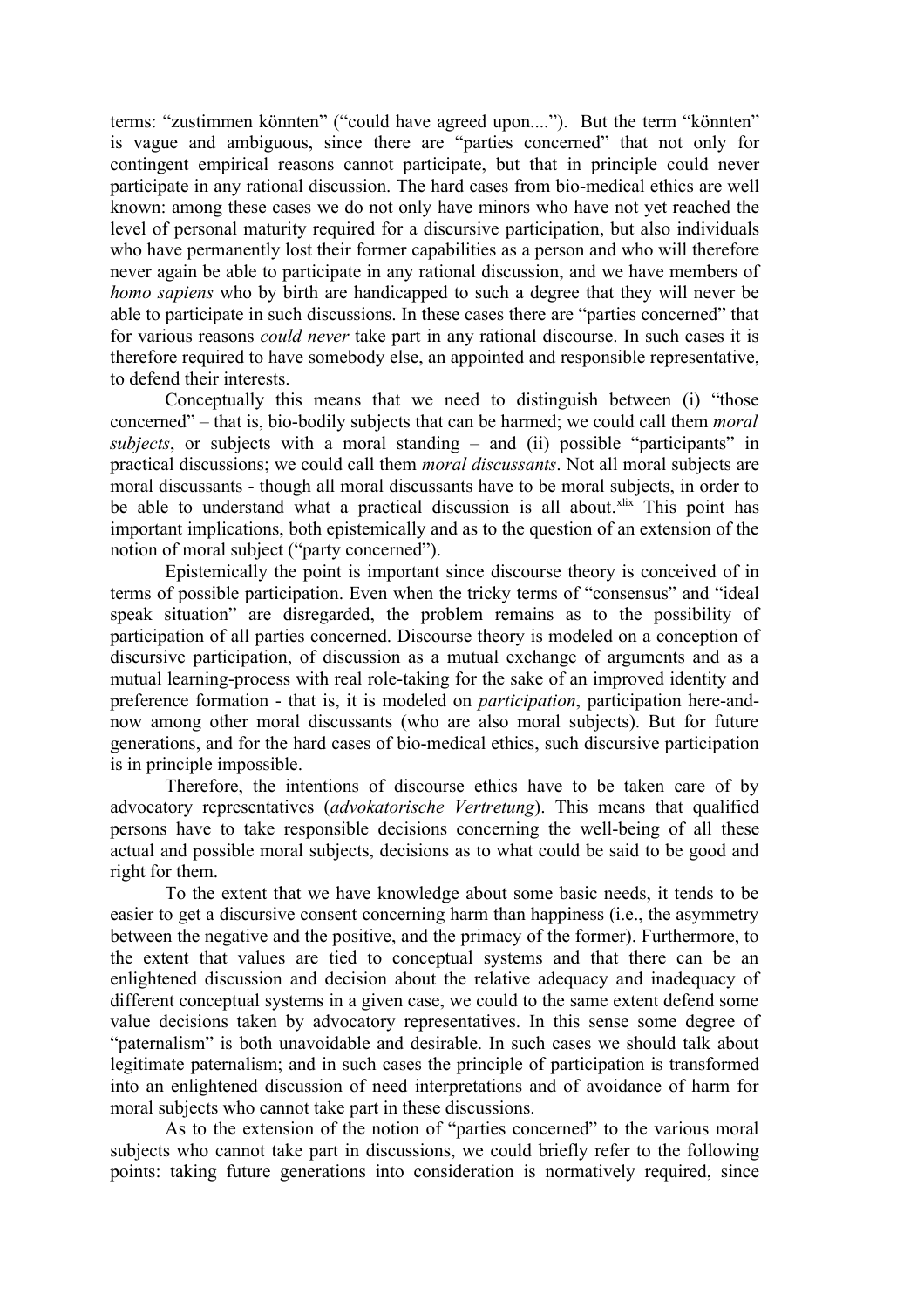future persons are "concerned" as a consequence of our activities and decisions. Future generations have then to be defended by responsible representatives (*advokatorische Vertretung*). This point has practical implications, for national law as well as for international law, for instance as to conflicting interests concerning scarce ecological resources (when related to future generations as well as to non-human moral subjects). In this perspective, one theme of importance for international law is the scarcity and vulnerability of ecological resources, another is the possibility of future biotechnological interventions in the human biology, with implications also for questions of identity. $\frac{1}{2}$ 

In addition to these implications for international law and global justice, extended to future generations, we also have the tricky question as to how to draw a normatively justifiable line between humans and non-humans, when they all are moral subjects, that is, sentient beings that can be harmed by our activities and decisions. Briefly stated, in carrying out case-oriented analyses we are forced to acknowledge that whatever capability or characteristic we find persuasive for a normative ascription of a moral standing (implying representative defense in practical discussions), there will always either be some humans who fail to meet these criteria, or some nonhumans who comply better with these criteria than some humans.<sup>Ii</sup> In any case, there seems to be no good reason for a clear-cut distinction between humans and nonhumans when it comes to the question of moral standing and hence to the demand for discursive representation.<sup>[lii](#page-18-9)</sup>

The latter point has its normative and even legal implications: if there is no clear-cut demarcation between humans and non-humans, then a reasonable conclusion would be an inclusive rather than an exclusive attitude, thus including non-humans in the realm of moral subjects. This means that parts of what used to be conceived of as "nature" (such as sentient animals) should be defended discursively by representatives. Ethical anthropocentrism is thus overcome in favor of an eco-ethics of a gradual kind, reaching from humans into the realm of other sentient beings. This ethical gradualism has certainly far-reaching implications for the normative foundation and extension of international law.

All in all this means that discourse theory has to rely on reasonable but fallible arguments on behalf of other persons and sentient beings, and this means that the participatory aspect of discourse theory has to be supplemented by a gradualist meliorism, sensitive to the various cases.

This proposal represents, in my view, a necessary transformation of the Habermasian and Apelian approaches to normative validity, including justice in legal terms. And this inclusion of moral subjects, that are not and cannot be moral discussants, has vital implications for international law: the principle of self-rule through discursive and political participation has to be transformed such that it includes a discursive and legal defense for all existing parties, all moral subjects, and also a defense, by representatives, of moral subjects who cannot take part in practical discussions and democratic processes. To the extent that these subjects are actively or structurally excluded, we have a violation of the legitimacy of international law.

### *(VI) Concluding remarks*

On the background of this brief presentation of the Habermasian and the Apelian approach to the question of the possibility of a philosophical justification for universally binding principles, including international law for basic justice between nations and generations, I would particularly emphasize the desirability of a more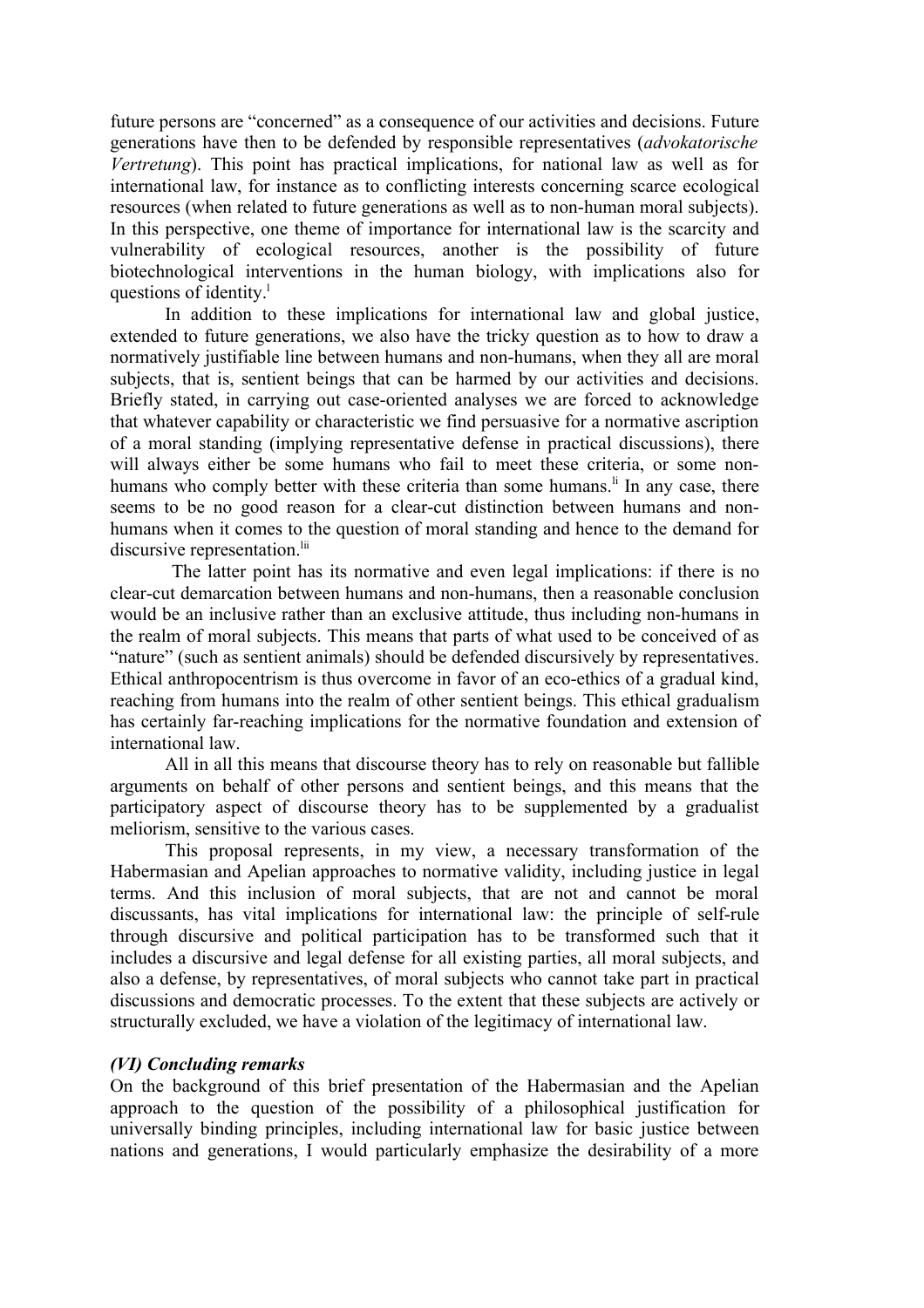analytically oriented way of working, which in my view would strengthen this attempt at a justification for basic universal principles at the moral and legal level.

These principles demand the primacy of justice, not power, as a basic obligation for a civilized international community. This means that the use of force has to be legitimated in accordance with these principles, cautiously applied to concrete situations. This conception asks for discursive collaboration and a search for some kind of reasonable consent, favoring international agreements and institutions, trying to avoid unilateralism, especially when based on unreasonable asymmetries and excessive interpretive one-sidedness. Furthermore, living in a modern society we realize that modern technology while making global markets possible, also make global terrorism possible. In a risk society unintended detrimental consequences have to be taken into consideration, and the same holds true for intended harm in terms of sabotage or terrorist attack, carried out by ideologically perverted or mindless persons.

Against the background of these basic legal principles and with a realistic conception of the risks in modern societies based on modern technology, we should do our best to establish more adequate international institutions for the reduction of detrimental acts, including military conflicts, and for improved conditions for global and intergenerational justice. In so doing, we need to take various scientific and scholarly views into account. But then it is important to avoid an undue bias in the composition of the various bodies of experts, since an undue dominance of some special kind of expertise will be detrimental both to the rationality of the picture presented and to the possibility for unprivileged groups to have an equal chance of an adequate representation and an appropriate say.

As we know, economic interests or military perspectives quite often define the situation and thus determine the agenda and the means of solving the problem as it is seen in terms of these interests and in these perspectives.<sup>[liii](#page-18-10)</sup> In an effort to avoid such unreasonable and undesirable biases as to the composition of scientific and scholarly perspectives or disciplines it might therefore be useful to improve the public's competence in terms of "science literacy" and thus to improve their ability to reflect on a given composition of disciplinary perspectives. In this sense a basic ability of inter-disciplinary reflection (of "inter-*rational* rationality") is required.

To promote not only *global justice* but also *dialogues between cultures*, there is a similar need for an inter-*national* rationality. For this purpose, too, there is a lesson to be learnt from discourse theory, emphasizing the need for communication and mutual recognition in discussion: this mutual recognition does *not* imply that criticism between cultures is excluded; but it excludes an ethnocentric normative asymmetry between persons and peoples, and it includes the basic recognition of all persons as persons. At the same time, it opens for, and even asks for, a fair and decent criticism of acts and ideas that are biased or infelicitous or downright wrong - legally, morally or cognitively. Without the possibility of a mutual, discursively based criticism of this kind there can be no real recognition, nor any real learning-process based on discursive exchange and role-taking between persons and peoples.

In this connection the interplay between discourse theory as a communicative practice and the normative theory of modernization and socialization is important. However, in many cases there might be an inherent tension between modern technology and related social practices on the one hand and pre-modern social structures and attitudes on the other. This seems to be a basic problem in many Islamic countries. But similar tensions are also found in Western countries, such as the United States, where for instance a religious rhetoric is politically accepted, due to a lack of cultural modernization in terms of a self-reflective scepticism in such matters.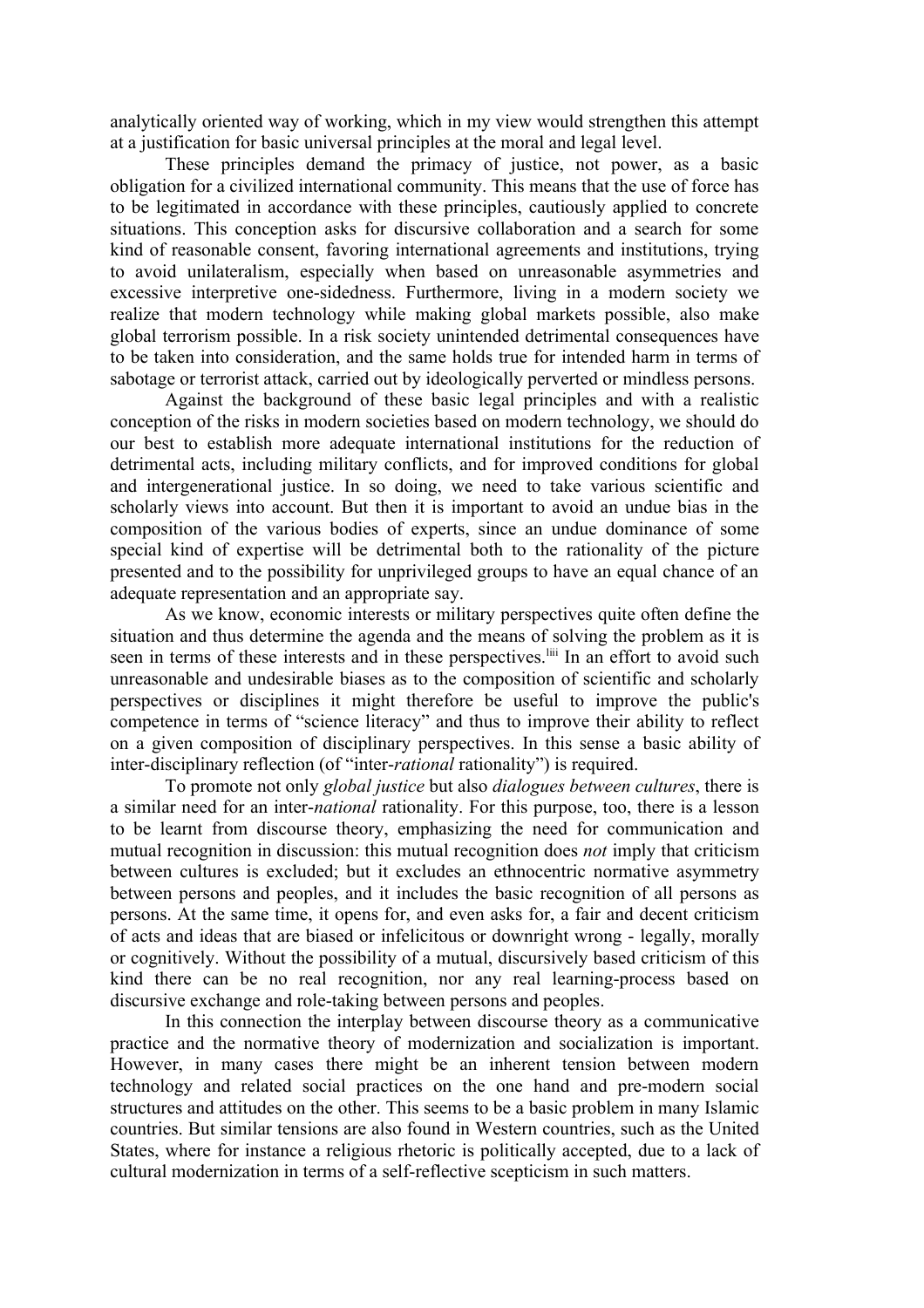When it comes to the need for inter-national and inter-cultural dialogues, we also have to take into consideration purely cultural and value-based varieties. On the communicative level there is a need for *dialogues* promoting mutual understanding as well as for *discussions* for the sake of better arguments on various levels. In short, there is a need for improved understanding, not only for improved justification.

Furthermore, we should realize that there are "big dialogues" as well as "small dialogues": there is a need to spell out the overall perspective of a tradition and discuss its achievements and values; but there is also a need a listen to concrete contextual interpretations and comments, based on lifeworld situations and personal experiences. It is important to talk *with* people, and not only to talk *about* them and *at* them. It is important to learn to listen, especially to that which is unfamiliar and strange. Therefore, so-called small talk might be a great thing.<sup>[liv](#page-18-11)</sup> "big wheels" and "small wheels" are both required to promote mutual understanding in an international community with different codes of meaning, identities and values.

*I conclude:* philosophically there is a possibility of a justification of basic normative principles, also for international law and for global and intergenerational justice. Such justification should be supplemented with theories of modernization, including reflections on scientific and scholarly expertise, and it should be supplemented with inter-cultural dialogues.

At the very end we could, in this perspective, indicate a few especially urgent challenges: (i) We need to get a realistic view of the *common* technological roots of economic globalization and of modern risk societies, including the possibility of terrorism. (ii) We need to renew and reinforce the kind of *critique of religion* that started with Spinoza and the Enlightenment, and which could neutralize religious fundamentalism.<sup>Iv</sup> (iii) We need to support a just and realistic *redistribution* of scarce resources, globally between generations and also with due consideration of the needs of the various sentient beings beyond *homo sapiens*.

#### **References**

- Apel, Karl-Otto (1988) *Diskurs und Verantwortung*. Frankfurt a.M.: Suhrkamp.

- Apel, Karl-Otto (1998) *Auseinandersetzungen*. Frankfurt a.M.: Suhrkamp.

- Atlas, James (2003) "The Classicist's Legacy: New Empire Builders", in *The New York Time*s, May 4, Section 4.

- Böhler, Dietrich, Matthias Kettner and Gunnar Skirbekk (eds.) (2003) *Reflexion und Verantwortung* (*Festschrift* for Karl-Otto Apel). Frankfurt a.M.: Suhrkamp.

- Brandom, Robert (ed.) (2000) *Rorty and his Critics*. Oxford: Blackwell.

- Burckhart, Holger, Horst Gronke (eds.) (2002) *Philosophieren aus dem Diskurs. Beiträge zur Diskurspragmatik* (*Festschrift* for Dietrich Böhler). Würzburg: Könighausen & Neumann.

- Dorschel, Andreas (*et al.* eds.) (1993) *Transzendentalpragmatik*. Frankfurt a.M.: Suhrkamp.

- Fjelland, Ragnar (*et al.* eds.) (1997) *Philosophy Beyond Borders*. Bergen, SVT Press.

- Frachon, Alain and Daniel Vernet (2003) "Le stratège et le philosophe", in *Le Monde,* April 16, pp. 12-13.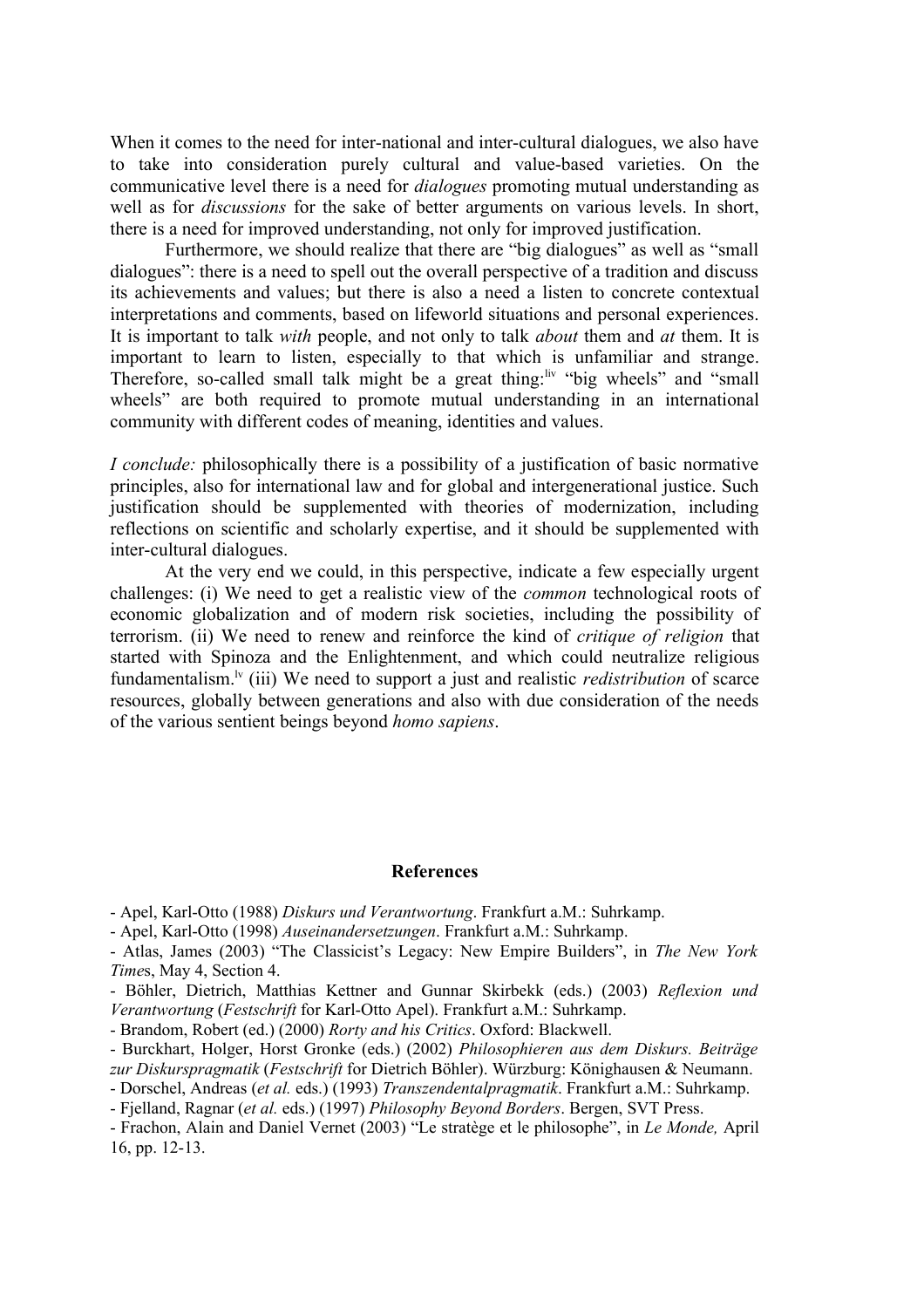- Granberg, Anne (2004) *Small talk: Rehabilitating Heidegger's "Gerede"*. SVT Working Papers 1/2004, University of Bergen.

- Habermas, Jürgen (1983) *Moralbewusstsein und kommunikatives Handeln*. Frankfurt a.M.: Suhrkamp.

- Habermas, Jürgen (1985) *Der philosophische Diskurs der Moderne.* Frankfurt a.M.: Suhrkamp.

- Habermas, Jürgen (1991) *Erläuterungen zur Diskursethik*. Frankfurt am Main: Suhrkamp.

- Habermas, Jürgen (1992) *Faktizität und Geltung*. Frankfurt a.M.: Suhrkamp (*Between Facts and Norms*).

- Habermas, Jürgen (1999) *Wahrheit und Rechtfertigung*. Frankfurt a.M.: Suhrkamp.

- Habermas, Jürgen (2001a) *Die Zukunft der menschlichen Natur. Auf dem Weg zu einer liberalen Eugenik*. Frankfurt a.M.: Suhrkamp.

- Habermas, Jürgen (2001b) *Zeit der Übergänge*. Frankfurt a.M.: Suhrkamp.

- Habermas, Jürgen (2003) "Was bedeutet der Dankmalsturz? Verschliessen wir nicht die Augen vor der Revolution der Weltordnung: Die normative Autorität Amerikas liegt in Trümmern", in *Frankfurter Allgemeine*, April 17, p. 33.

- Habermas, Jürgen (2005) *Zwischen Naturalismus und Religion*. Frankfurt a.M.: Suhrkamp.

- Heer, Jeet (2003) "The Philosopher", in *Boston Globe*, May 11, p. H1.

- Niquet, Marcel (*et al.* eds.) (2001) *Diskursethik. Grundlegungen und Anwendungen*. Würzburg: Königshausen & Neumann.

- Øfsti, Audun (1994) *Abwandlungen*. Würzburg: Köngshausen & Neumann.

- Sandbothe, Mike (ed.) (2000) *Die Renaissance des Pragmatismus*. Weilerswist: Velbrück Verlag.

- Skirbekk, Gunnar (2001) "The Modernity Debate. Rationality - universal and plural?" Bergen: *SVT Working Paper* 1/2001.

- Skirbekk, Gunnar (ed.) (2002) *On Pragmatics*. Bergen: Skriftserien filosofisk institutt nr. 20.

- Skirbekk, Gunnar (2002) *Praxeologie der Moderne*. Weilerswist: Velbrück Verlag. Up-dated version of Skirbekk (1993) *Rationality and Modernity*. Oslo/Oxford: Scandinavian University Press/Oxford University Press.

- Tibi, Bassam (2002) *The Challenge of Fundamentalism. Political Islam and the New World Disorder*. Berkeley/London: University of California Press.

- Wellmer, Albrecht (2004) *Sprachphilosophie.* Frankfurt a.M.: Suhrkamp.

- Wingert, Lutz, and Klaus Günther (eds.) (2001) *Die Öffentlichkeit der Vernunft und die Vernunft der Öffentlichkeit* (*Festschrift* for Jürgen Habermas). Frankfurt a.M.: Suhrkamp.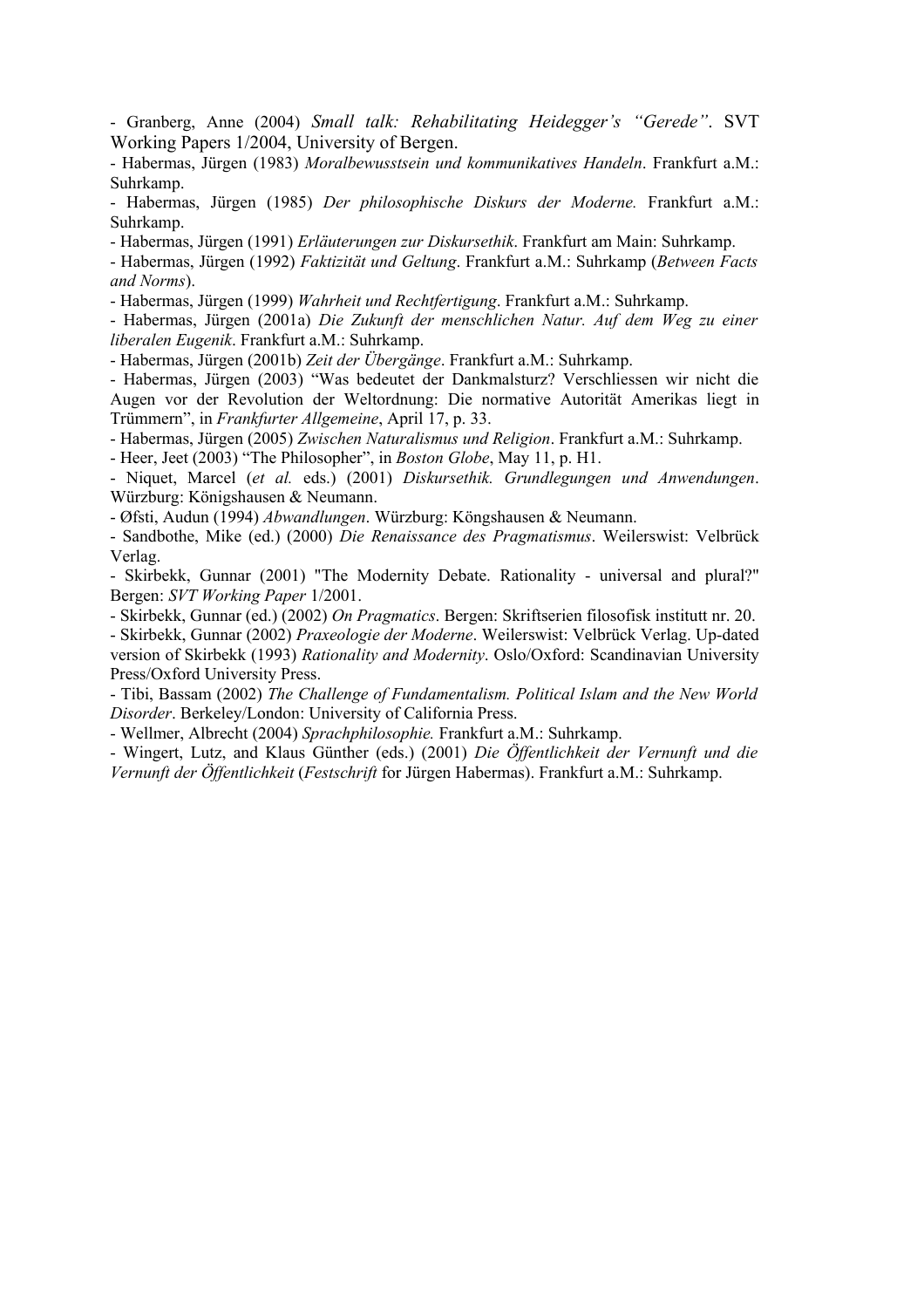<span id="page-16-0"></span><sup>i</sup> Cf Jürgen Habermas on the war in Kosovo, in Habermas 2001b, p. 27-39, "Von der Machtpolitik zur Weltbürgergesellschaft". Apel's view: "Das Spannungsverhältnis zwischen Ethik, Völkerrecht und politischmilitärischer Strategie in der Gegenwart. (Philosophische Retrospektive auf den Kosovo-Konflikt)", in Marcel Niquet *et al*. (eds.), 2001, p. 205-218. Comments on Apel's view: Tilman Lücke, "Zwischen Völkerrecht und Verantwortungsethik: Militärintervention in der Perspektive der Moralphilosophie Karl-Otto Apels", in Böhler *et al.* (eds.), 2003, p. 350-363.

<span id="page-16-1"></span>ii Cf for instance functionalist and institutional arguments in favor of legal normativity, in Habermas 1992.

<span id="page-16-2"></span>iii E.g. Apel 1988 and 1998, and Habermas 1983 and 1991.

<span id="page-16-3"></span>iv Cf Skirbekk 2002.

<span id="page-16-4"></span>v Or "inter-rational rationality" (borrowed from Martin Seel).

<span id="page-16-5"></span>vi As to the current debate on the idea of a world order based on international law, in a double attack from North-American *Rechtsradikalismus* and islamic fundamentalism, see e.g. Frachon and Vernet 2003, Habermas 2003 and 2005, Atlas 2003, Heer 2003, and Tibi 2002.

<span id="page-16-6"></span>vii Skirbekk 2002, ch. 7.

<span id="page-16-7"></span>viii Cf the main conclusion in Skirbekk 2002.

<span id="page-16-8"></span>ix Cf Skirbekk 2001.

<span id="page-16-9"></span><sup>x</sup> Cf the various arguments brought forward by the studies of the sciences and the humanities.

<span id="page-16-10"></span>xi Cf Ulrich Beck on "risk society".

<span id="page-16-11"></span>xii Cf e.g. Karl Popper's argument against predictions in history, in *The Open Society and its Enemies*.

<span id="page-16-12"></span><sup>xiii</sup> The development of new technology constitutes the basis both for a globalized economy and for a "risk society", including the possibility of terrorism.

<span id="page-16-13"></span>xiv This is a main point in Habermas's theory of communicative action in modern societies.

<span id="page-16-14"></span>xv This point is emphasized by Habermas (e.g. in Habermas 1992), and also by numerous other theoreticians of law, not least by a *Systemtheoretiker* like Niklas Luhmann.

<span id="page-16-15"></span>xvi Cf recent references to this *Auseinandersetzung* in Dietrich Böhler, Matthias Kettner and Gunnar Skirbekk (eds.) 2003.

<span id="page-16-16"></span>xvii Cf the debate between Rorty and Habermas (and Wellmer), e.g. in: Robert Brandom (ed.) 2000, and also Wellmer's criticism in Wellmer 2004.

<span id="page-16-17"></span>xviii Skirbekk 2002, ch. 8.

<span id="page-16-18"></span>xix Cf Apel 1988, 1998.

<span id="page-16-19"></span>xx Skirbekk 2002, p. 222-226.

<span id="page-16-20"></span><sup>xxi</sup> *In casu*, in clearly professional discussions, as in the scientific and scholarly discourses.

<span id="page-16-21"></span><sup>xxii</sup> Cf three papers against Habermas, printed in Apel 1998.

<span id="page-16-22"></span>xxiii Translation (word by word) G.S.: "Gültig sind genau die Handlungsnormen, denen alle möglicherweise Betroffenen als Teilnehmer rationaler Diskurse zustimmen könnten" (in: Böhler *et al.* [eds.] 2003, p. 47).

<span id="page-16-23"></span>xxiv There are ongoing discussions concerning the interrelationship between this *discourse principle* (D) and the so-called *universalization principle* (U), and concerning their relationship to the normative principles of argumentation. And there are ongoing discussions as to how the democracy principle can be "specified" in terms of legal principles and rights, such as constitutional state, international law, and human rights. These discussions are already integrated in the Habermasian elaboration of a theory of law, with the intention of maintaining a normative foundation, doing the work of similar aspirations as in the tradition of "natural rights", while at the same time paying attention to the specific way a modern legal system functions: avoiding both a neutralization of the basic normative principles and the danger of a philosophical overloadedness (which is found in the transcendental-pragmatic approach of Apel, according to Habermas).

<span id="page-16-24"></span> $xxy$  For Apel, the latter point is approached through his "part B" of discourse ethics, focusing on the problem of application to the various situations. Along these lines Apel also argues in favor of an ethics of responsibility (cf Max Weber): in strategic situations it might be morally wrong to act morally (i.e. *gesinnungsethisch*).

<span id="page-16-25"></span>xxvi Translation (word by word) G.S.: "Ich vermute, dass unsere Auseinandersetzungen über den richtigen architektonischen Aufbau der Theorie letztlich auf einen Dissens über die Rolle der Philosophie selber zurückgeht" (*op.cit*., p. 64).

<span id="page-16-26"></span>xxvii "Die Antwort auf meine Frage, die Habermas im Kapitel 5 von *Wahrheit und Rechtfertigung* skizziert hat, ist m.E. durchweg von der – auch bei Wellmer – anzutreffenden unzulänglichen *Reflexionstheorie* bestimmt." (*op.cit*., p. 129). And also: "Dieser kaum noch bemerkte Selbstwiderspruch der Gegenwartsphilosophie [Apel is referring to Wittgenstein, Heidegger, Gadamer and Derrida] beruht aber – und dies ist für die hier zu führende Diskussion noch wichtiger – auf dem nahezu vollständigen Fehlen einer angemessenen *Reflexionstheorie*, ..." (*op.cit*., p. 191-2). See also Apel, in Burckhart and Gronke (eds.) 2002 (p. 71-88): "Transzendentale Intersubjektivität und das Defizit einer Reflexionstheorie in der Philosophie der Gegenwart".

<span id="page-16-27"></span><sup>xxviii</sup> The target under attack by this criticism is not only radical scepticism, explicitly denying the possibility of knowledge, but a wide variety of statements and theories expressing or presupposing a general fallibility (uncertainty) for all forms of knowledge. Such cases are abundant in post-modernist writings - claiming, suggesting or assuming that language is too vague to allow for argumentation of the kind favored by discourse theory, or claiming, suggesting or assuming that the "forceless force of the better argument" is nothing but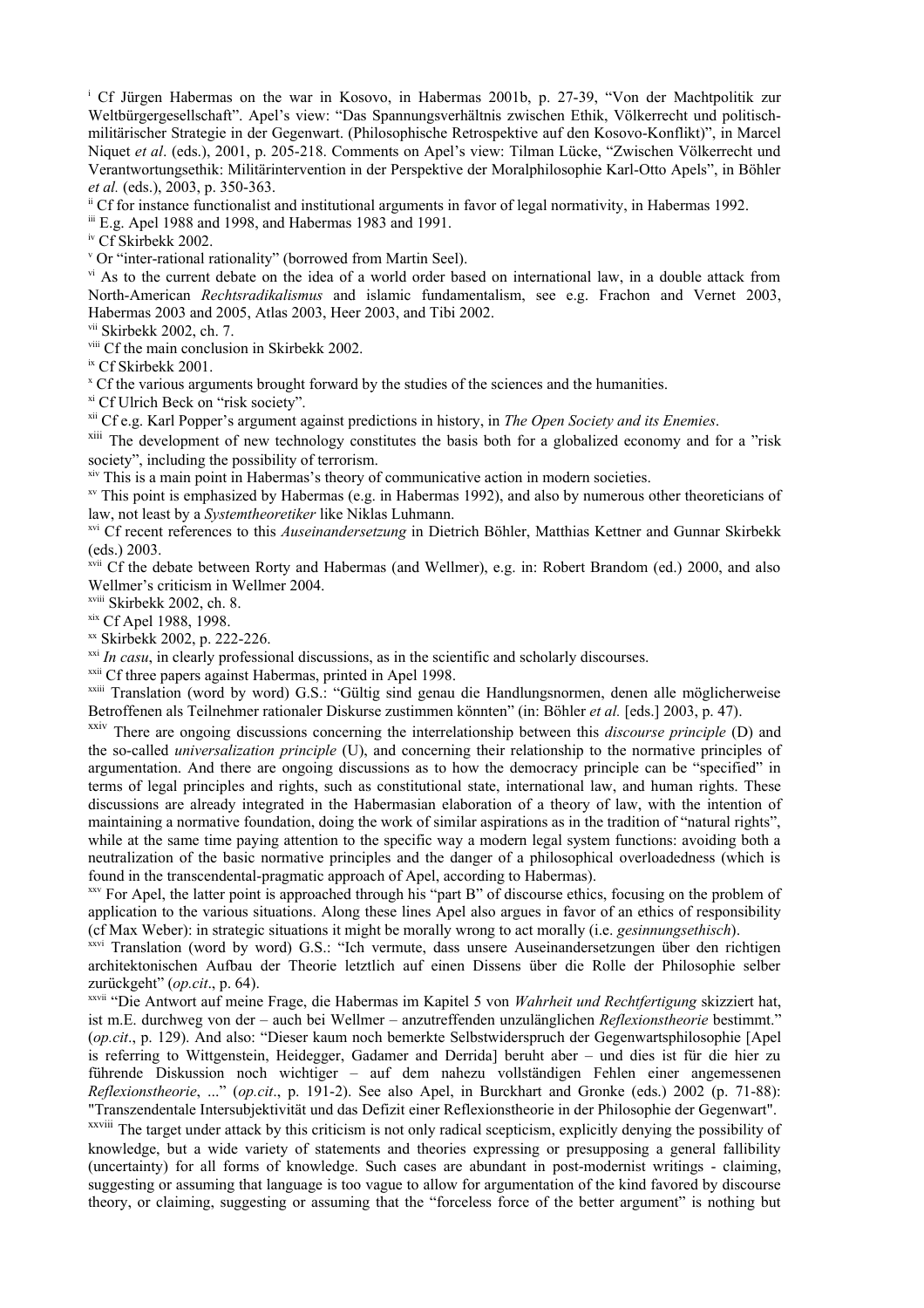power in disguise, or claiming, suggesting or assuming that all knowledge is in principle fallible. This critical (or negative) use of arguments from self-referential inconsistency is almost a commonplace in philosophy. The controversial point in this critical use of self-referential arguments is not so much the necessity of avoiding such inconsistencies; what is mostly discussed is rather the question of whether, in each concrete case, an *assumed* self-referential inconsistency is *really* to be seen as such an inconsistency, or whether it should rather be seen as a paradoxical way of expressing some kind of insight. But when such paradoxical insight is as stake, it is appropriate to emphasize that the meaning of such paradoxical communication should at least be explainable for other people – hence, there are limits to the (postmodernist) arguments from paradoxical insight.

<span id="page-17-0"></span>xxix Cf Habermas and his criticism of French post-modernists in Habermas 1985.

<span id="page-17-1"></span>xxx These are not *deductive arguments* (that is the misconceived counterargument among proponents of "critical theory", from Hans Albert to Herbert Keuth), nor are they *theoretical arguments* on the *semantic* level. They are *pragmatically self-reflective arguments,* to be conceived of in the first person indicative tense. Nor should they, according to Apel, be misconceived in terms of *psychological* statements about personal experiences. - Furthermore, each person can reflectively be aware of one's own fallibility in the reflective act when this person is rationally persuaded that an actual argument is the best argument. This is exactly the reason why we as discussants have to presuppose that there might be still better arguments ahead and that the notion of truth is embedded in our discursive speech-acts in terms of a presupposition of an ideal consensus (under ideal conditions). Fallibilism is thus connected to arguments within a rational discussion; but referring to the reflectively recognized preconditions for rational discussion, the notion of fallibilism does not really make sense – except as an awareness of possible improvements in the way one articulates these reflective insights.

<span id="page-17-2"></span>xxxi This is not the kind of idealization connected to "ideal models" (such as *homo economicus*), posited for intellectual purposes. The kind of idealization (found in universal pragmatics) refers to (assumedly) pragmatically unavoidable preconditions for speech-acts, or more specifically for argumentative speech-acts. These idealizations are thus assumed as being inherently *given* in these acts. They are *not posited* by us, for specific intellectual purposes.

<span id="page-17-3"></span>xxxii Cf Wellmer in Böhler *et al.* (eds.), 2003, but also in Sandbothe 2000.

<span id="page-17-4"></span>xxxiii Cf Horst Gronke, in Dietrich Böhler *et al*. (eds.), 2003, pp. 260-282: "Die Relevanz von regulativen Ideen zur Orientierung der Mit-Verantwortung. Eine Verteidigung von Apels transzendentaler Transformation des Pragmatismus".

<span id="page-17-5"></span><sup>xxxiv</sup> The latter point can also be cast in terms of a philosophy of the internal relationships between the various epistemic attitudes connected to the different *personal pronouns* (cf Øfsti 1994): the "I", the "you" and the "he" and "she" – as well as the "we" and "they" – are not only (necessarily) learnt simultaneously, but we also learn to move reflectively between the different personal-interpersonal relationships. I learn that "I" is a "you" for the other, and the other way round, and that both "I" and "you" can also be "he" or "she" – possibly even an "it", in extreme cases (as when a person's body is conceived of in descriptive natural-scientific terms). The other person, and his or her counterarguments, are therefore inherently present in "my" own present position, holding a specific argument to be the (epistemically) good argument.

<span id="page-17-6"></span>xxxv Cf Apel's article "Fallibilismus, Konsenstheorie der Wahrheit und Letztbegründung", in Apel 1998, p. 81- 193.

<span id="page-17-7"></span>xxxvi Cf Skirbekk 2002.

<span id="page-17-8"></span>xxxvii Cf Wellmer in Lutz Wingert 2001, p. 13-52, "Gibt es eine Wahrheit jenseits der Aussagenwahrheit". Also Wellmer 2004 and Skirbekk (ed.) 2002, p. 236-270, "On the Variety of Truth Questions, from practiceinherent certainties to propositional fallibility".

<span id="page-17-9"></span>xxxviii As in Wittgenstein's *Über Gewissheit* and (differently) in Heidegger's *Sein und Zeit*.

<span id="page-17-10"></span>xxxix Cf Kjell S. Johannessen on "intransitive understanding" in Wittgenstein, in Fjelland 1997, p. 225 ff. Also Øfsti 1994.

<span id="page-17-11"></span>xl Similar points can be made referring to some kinds of *explicit statements* that could be part of a scientific discourse, such as the statements that *all humans are mortal*, that *the universe has existed long before our birth*, that *the Earth is round*, etc. In these cases it would not make sense to ask for economic support to find out whether these statements are true. It is even unclear what possible counterarguments could look like in these cases. In some other cases, such as the *descriptive macro-anatomy of the human body*, we could argue that a final answer has been *reached,* beyond reasonable doubt – that is: on the general level, such as in the case of the number of joints of *clavicula* or the number of bones in the hand or foot; but this would certainly not apply on the specific level of comparative studies, such as the changes in weight and obesity over time, or comparative studies relative to certain characteristics in different populations. In the latter cases empirical research can go on and on, in great scale. But on a general level, concerning descriptive macro-anatomy of the human body, it can be argued that we know what there is to be known. In this field and on this level there is no room for fallibilism. We have obtained complete and secure knowledge. Research has come to an end. This discipline is now a subject for student education, not for renewing research. (Cf Skirbekk ed. 2002.) xli Such as Hans Albert and Herbert Keuth.

<span id="page-17-13"></span><span id="page-17-12"></span>xlii Cf Matthias Kettner, in Dorschel *et al*. (eds.) 1993, p. 187-211.